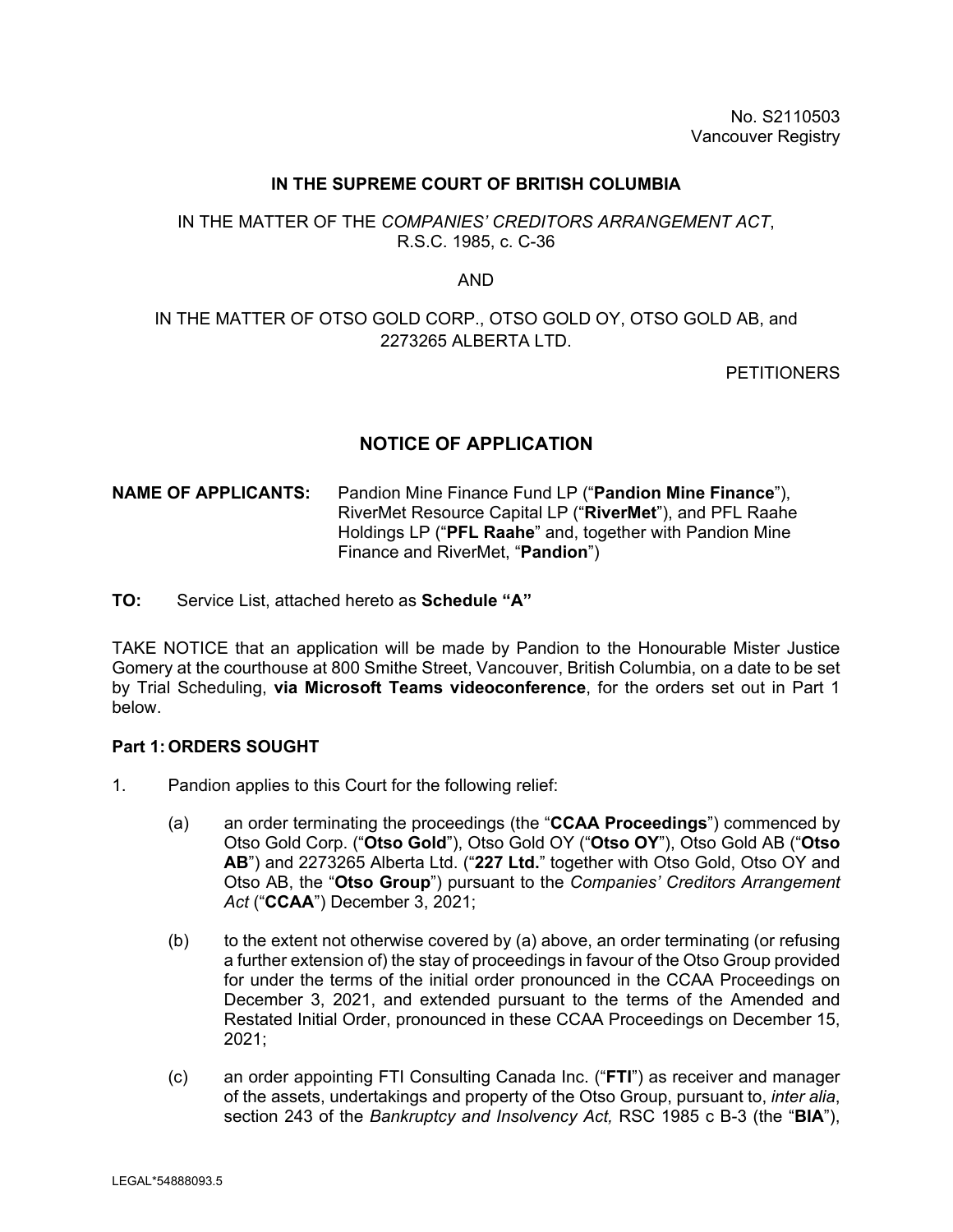section 39 of the *Law and Equity Act,* RSBC 1996, c 253, section 66 of the *Personal Property Security Act,* RSBC 1996 c 359, Rules 2-1(2)(b), 10-2 and 16- 1 of the *Supreme Court Civil Rules* and the inherent jurisdiction of this Court for; and

(d) such further and other relief as counsel may request and this Honourable Court deems just and equitable.

## **Part 2: FACTS**

1. All capitalized terms not otherwise defined herein, shall have the meaning ascribed to them in the First Affidavit of Joseph Archibald, sworn January 7, 2022 (the "**First Archibald Affidavit**").

## **A. Background**

2. Otso Gold is a publicly traded mineral exploration and development company, incorporated and existing under the laws of Alberta. Otso Gold is also extra-provincially registered in British Columbia with an attorney's address of 950, 650 West Georgia Street, Scotia Tower, Vancouver, British Columbia.

First Archibald Affidavit at paras 3 & 4.

First Affidavit of Victor Koshkin, sworn December 3, 2021 (the "**First Koshkin Affidavit**") at para 6.

3. To the best of Pandion's knowledge, former names of Otso Gold include 510483 Alberta Ltd., Firesteel Resources Inc., Nordic Gold Corp. and Nordic Gold Inc. All references to Otso Gold herein, include its former names, as applicable.

First Koshkin Affidavit at paras 18 & 57(b).

4. The Respondent, Otso AB, is a wholly owned subsidiary of Otso Gold and is incorporated and existing under the laws of Sweden. To the best of Pandion's knowledge, Otso AB was formerly known as Nordic Mines Marknad AB. All references to Otso AB herein, include its former name, as applicable.

First Archibald Affidavit at para 5.

First Koshkin Affidavit at para 18.

5. The Respondent, 227 Ltd., is a wholly owned subsidiary of Otso Gold and is incorporated and existing under the laws of Alberta.

First Archibald Affidavit at para 5.

6. The Respondent, Otso OY, is a wholly owned subsidiary of Otso AB and is incorporated and existing under the laws of Finland. To the best of Pandion's knowledge, Otso OY was formerly known Nordic Gold OY and Nordic Mines OY. All references to Otso OY herein, include its former names, as applicable. Otso OY is the operating entity of a gold mine project in Northern Ostrobothnia, Finland (the "**Otso Gold Mine**").

First Archibald Affidavit at para 6.

First Koshkin Affidavit at para 57(b).

Fourth Affidavit of Victor Koshkin, sworn December 14, 2021 at Exhibit "B".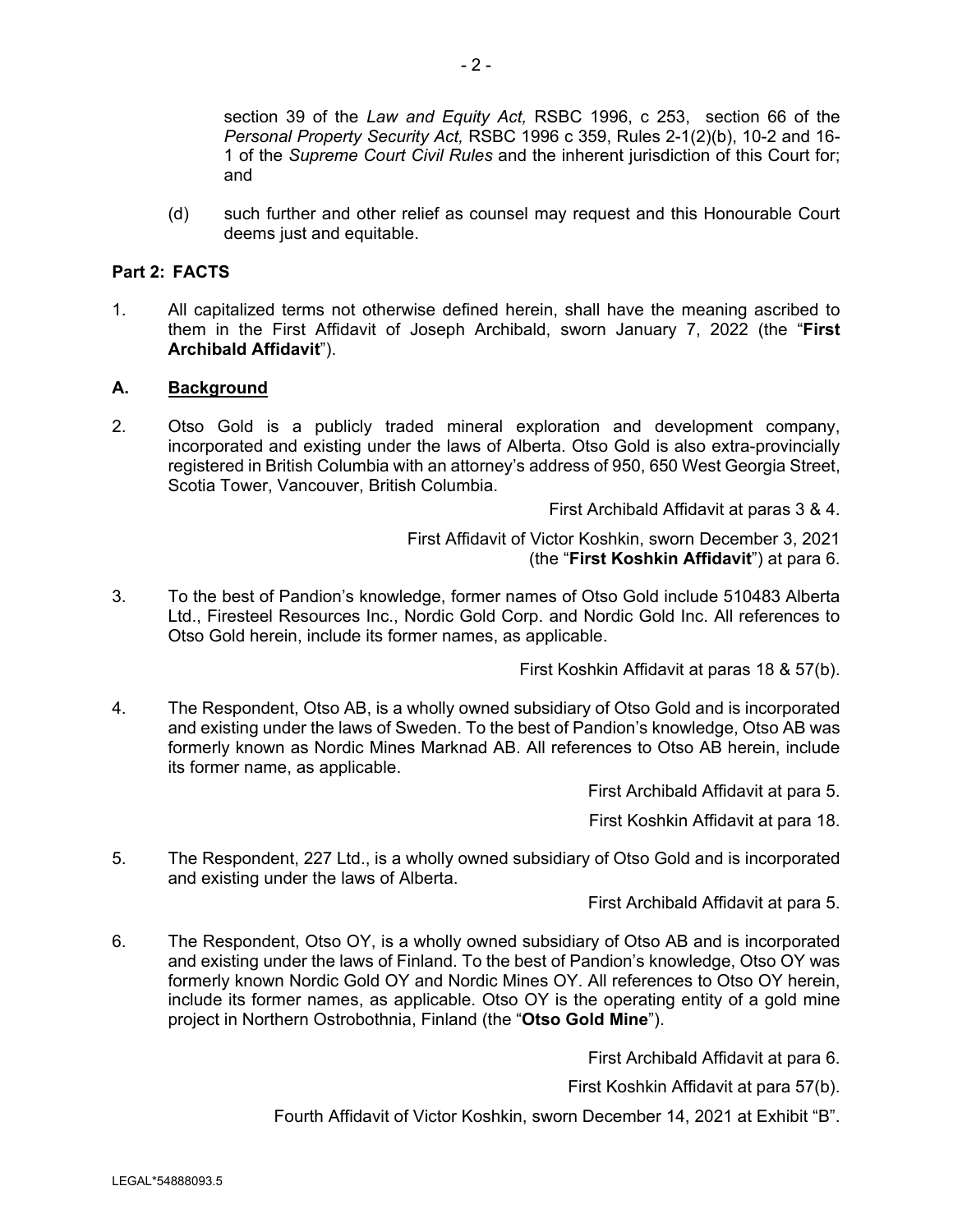- 7. PFL Raahe was, at all material times and until December 31, 2020 (at which time it was sold to RiverMet) a wholly owned subsidiary of Pandion Mine Finance.
- 8. As detailed below, through PFL Raahe, Pandion provided funding to the Otso Group pursuant to a pre-paid gold forward purchase agreement (in multiple tranches), a maintenance loan agreement, and a convertible debenture.
- 9. In connection with PFL Raahe's advance of the "Gold Prepayment", the Otso Group granted PFL Raahe a first-priority security interest in respect of, *inter alia*, all of its present and after-acquired property. PFL Raahe's first-priority security is duly registered in the Alberta Personal Property Registry and the British Columbia Personal Property Registry.
- 10. To be clear, PFL Raahe is sole secured creditor of the Otso Group, and as at December 8, 2021, is owed USD\$95,350,406. The calculation of the Otso Group's indebtedness is detailed at paragraph 56 of the First Archibald Affidavit
- 11. Operations were suspended at the Otso Gold mine on or about December 17, 2021. Todate, the Otso Group has not put forward or proposed a concrete path or timeline for the resumption of these operations, nor have they proposed a timeline or plan for the repayment of the debt due to Pandion.
- 12. The Otso Group's evidence is that the value of the Otso Gold mine is between \$52 and \$55 million (CAD), which is significantly less than the outstanding debt due to Pandion.
- 13. For the reasons set out above, and as detailed further below, Pandion does not support the continuation of these CCAA Proceedings, which are prejudicial to its interests and are eroding Pandion's collateral by continuing to sell gold and use the proceeds to pay operating costs in violation of its agreements with Pandion.
- 14. Pandion has a *prima facie* and contractual right to the appointment of a receiver.
- 15. Pandion seeks to terminate these CCAA Proceedings and exercise its contractual right to appoint a receiver – which appointment is, as detailed further below, just and convenient in the circumstances.

## **B. The Pre-Paid Gold Forward Purchase Agreements and Related Security**

- 16. On November 10, 2017, PFL Raahe entered into a pre-paid gold forward purchase agreement (the "**PPF Agreement**") with Otso Gold. Pursuant to the PPF Agreement, PFL Raahe and Otso Gold agreed, *inter alia,* as follows:
	- (a) PFL Raahe would make a cash payment to Firesteel in the amount of USD\$20.6 million as a prepayment for the purchase of 67,155 oz of gold, and pay an additional amount equal to the market price less a fixed discount of USD\$500/oz upon each delivery of gold (as detailed therein);
	- (b) the proceeds of the gold prepayment would be used to fund: (i) an investment in the Finnish OpCo with respect to the Otso Gold Mine; and (ii) the extinguishment of certain liabilities and obligations;
	- (c) Firesteel would sell the Contract Quantity of Gold to PFL Raahe, free and clear of all Liens;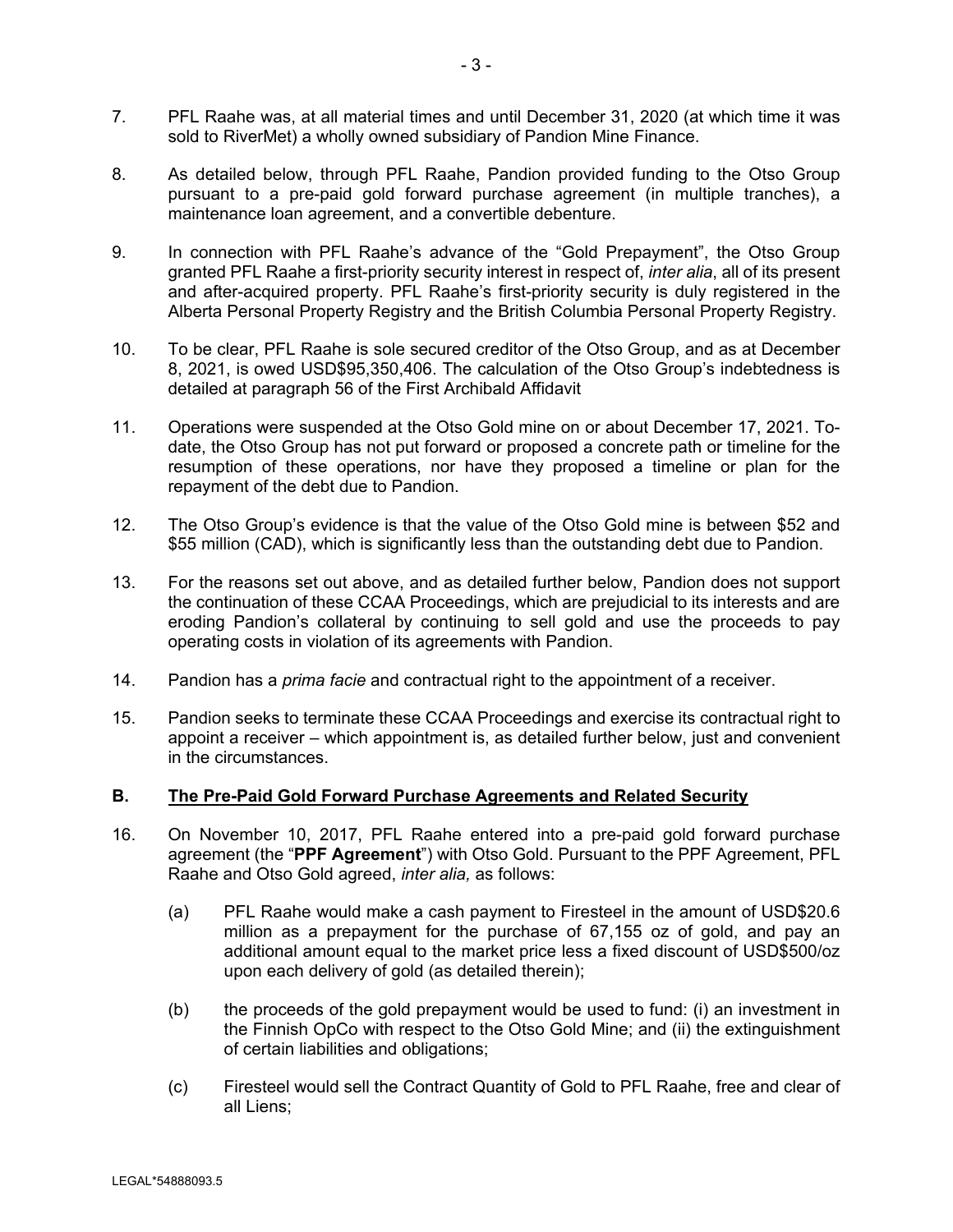- (d) Firesteel would deliver the Contract Quantity of Gold to PFL Raahe on each Monthly Delivery Date by Delivery of the Scheduled Monthly Quantity, in accordance with the terms thereof;
- (e) failure to Deliver any amount of Gold, as required by the terms thereof, would constitute an "Event of Default"; and
- (f) upon the occurrence of an Event of Default by an Obligor, PFL Raahe was entitled to: (i) demand payment of the Early Termination Amount (calculated in accordance with section 5(8) thereof); and (ii) enforce against the Collateral.

First Archibald Affidavit at paras 7 & 9; Exhibit "C".

17. As security for its obligations under the PPF Agreement, Otso Gold granted Pandion, *inter alia*, a lien over and in respect of any and all of the Otso Group's real and personal property, assets, rights, titles and interests, whether tangible or intangible, presently held or after acquired; and all products and proceeds of the foregoing, including insurance proceeds.

First Archibald Affidavit at para 11.

18. The PPF Agreement also provided that Otso Gold would grant security to Pandion in relation to certain intercompany debts of Otso OY that were to be assigned to Otso Gold.

First Archibald Affidavit at paras 12 & 13.

#### **C. The Second Pre-Paid Forward Gold Purchase Agreement and Related Security**

- 19. As provided for in the PPF Agreement, the following additional agreements were executed on December 8, 2017:
	- (a) Otso OY, Otso Gold and PFL Raahe entered into a second pre-paid forward gold purchase agreement (the "**PPF2 Agreement**"); and
	- (b) PFL Raahe, Otso Gold and Otso OY entered into a direct agreement (the "**Direct Agreement**") as a condition of the PPF2 Agreement.

First Archibald Affidavit at para 14; Exhibit "D".

20. The effect of the PPF2 Agreement was to create back-to-back obligations between Otso OY and Otso Gold that corresponded to the pre-existing obligations between Otso Gold and PFL Raahe arising under the PPF Agreement (i.e. Otso OY could satisfy its obligations by delivering gold to Otso Gold or to PFL Raahe directly). The Direct Agreement also provided that in the event of a default under the PPF Agreement, PFL Raahe could step into Otso Gold's shoes and exercise any and all rights available to Otso Gold arising under and pursuant to the PPF2 Agreement.

First Archibald Affidavit at para 14; Exhibit "D".

21. As security for the obligations arising under the PPF2 Agreement, Otso OY irrevocably and unconditionally pledged to Otso Gold as a first priority pledge, the mining right and a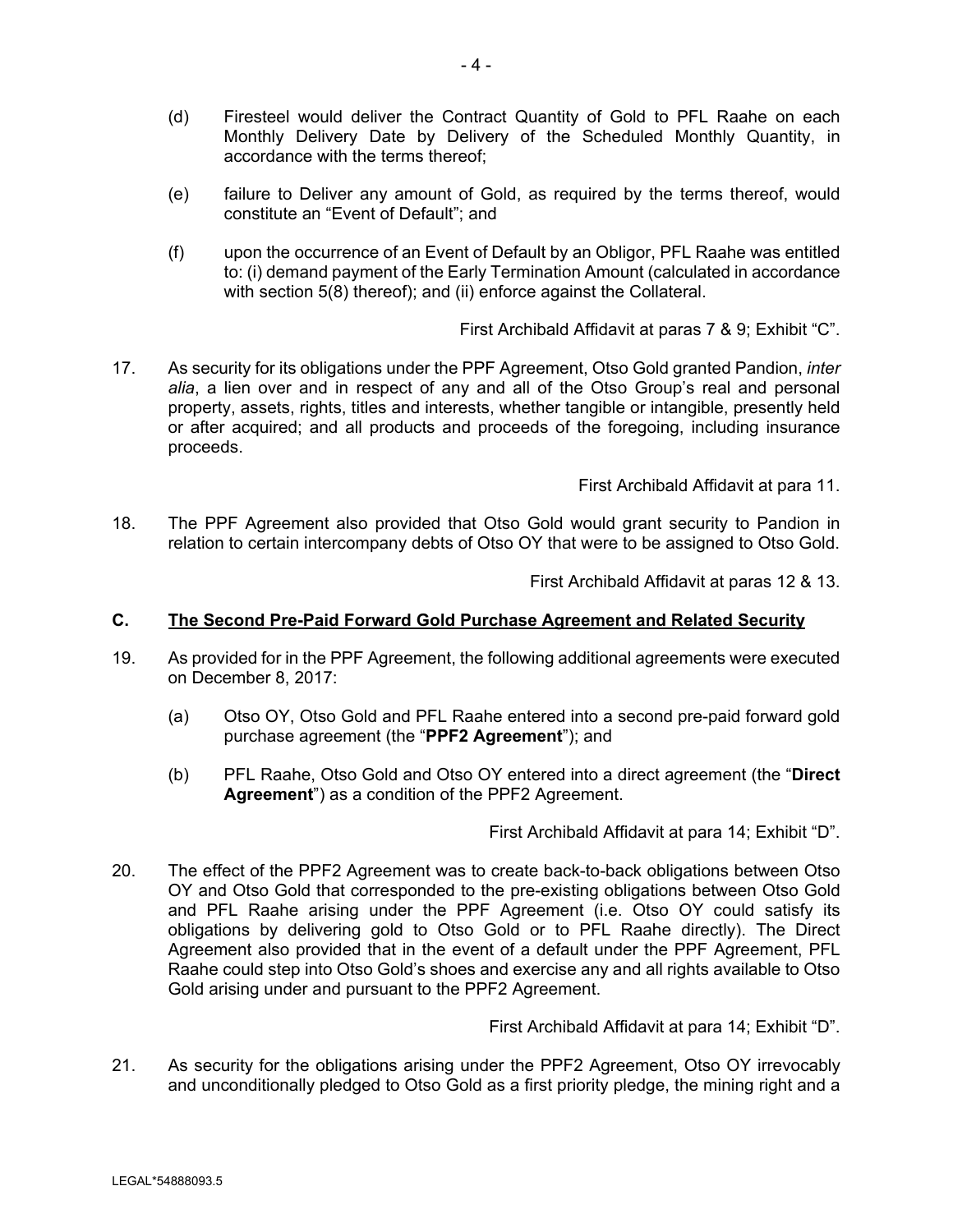- 5 -

business mortgage. Otso Gold pledged the same assets to Pandion as security for Otso Gold's obligations under the PPF Agreement.

First Archibald Affidavit at para 17; Exhibit "E".

## **D. Pandion's Security**

- 22. Pandion holds the following security (the "**Security**") in connection with the funding Pandion provided to Otso Gold:
	- (a) security agreement (PPF Agreement) between Otso OY and Pandion, dated December 8, 2017;
	- (b) security agreement between Otso Gold and Pandion, dated December 8, 2017;
	- (c) security agreement (PPF2 Agreement) between Otso OY and Otso Gold, dated December 8, 2017;
	- (d) share pledge agreement among Otso AB, Otso Gold and Pandion, dated February 5, 2018;
	- (e) direct agreement among Otso OY, Otso Gold and Pandion, dated December 8, 2017;
	- (f) general security agreement between Otso Gold and Pandion, dated December 8, 2017;
	- (g) second priority security agreement (Royalty Agreement) between Otso Gold and Pandion, dated November 8, 2018 ("**SPS Agreement No. 1**");
	- (h) second priority security agreement (Royalty Agreement) between Otso OY and Pandion, dated November 8, 2018 ("**SPS Agreement No. 2**");
	- (i) second priority security agreement II (Royalty Agreement) between Otso OY and Pandion dated November 8, 2018 ("**SPS Agreement No. 3**");
	- (j) second priority share pledge agreement (Royalty Agreement) between Otso AB, Otso Gold and Pandion, dated November 8, 2018 ("**SPSP Agreement**" and together with SPS Agreement No. 1, SPS Agreement No. 2 and SPS Agreement No. 3, the "**SPS Agreements**");
	- (k) a mining right certificate issued October 12, 2009 by the Finland Ministry of Employment and the Economy concerning registration of a mining patent in relation to the Otso Gold Mine in the Mining Register of Laiva;

First Archibald Affidavit at paras 18 & 19; Exhibits "F", "G", "H", "O", "P", "Q", "R", "S", "T", "U", "V", "W", "X" & "Y".

23. In addition to the Security noted above, Otso Gold also entered into a general security agreement with Pandion, dated December 2017, pursuant to which Pandion was granted a first-priority security in all of Otso Gold's present and after-acquired real and personal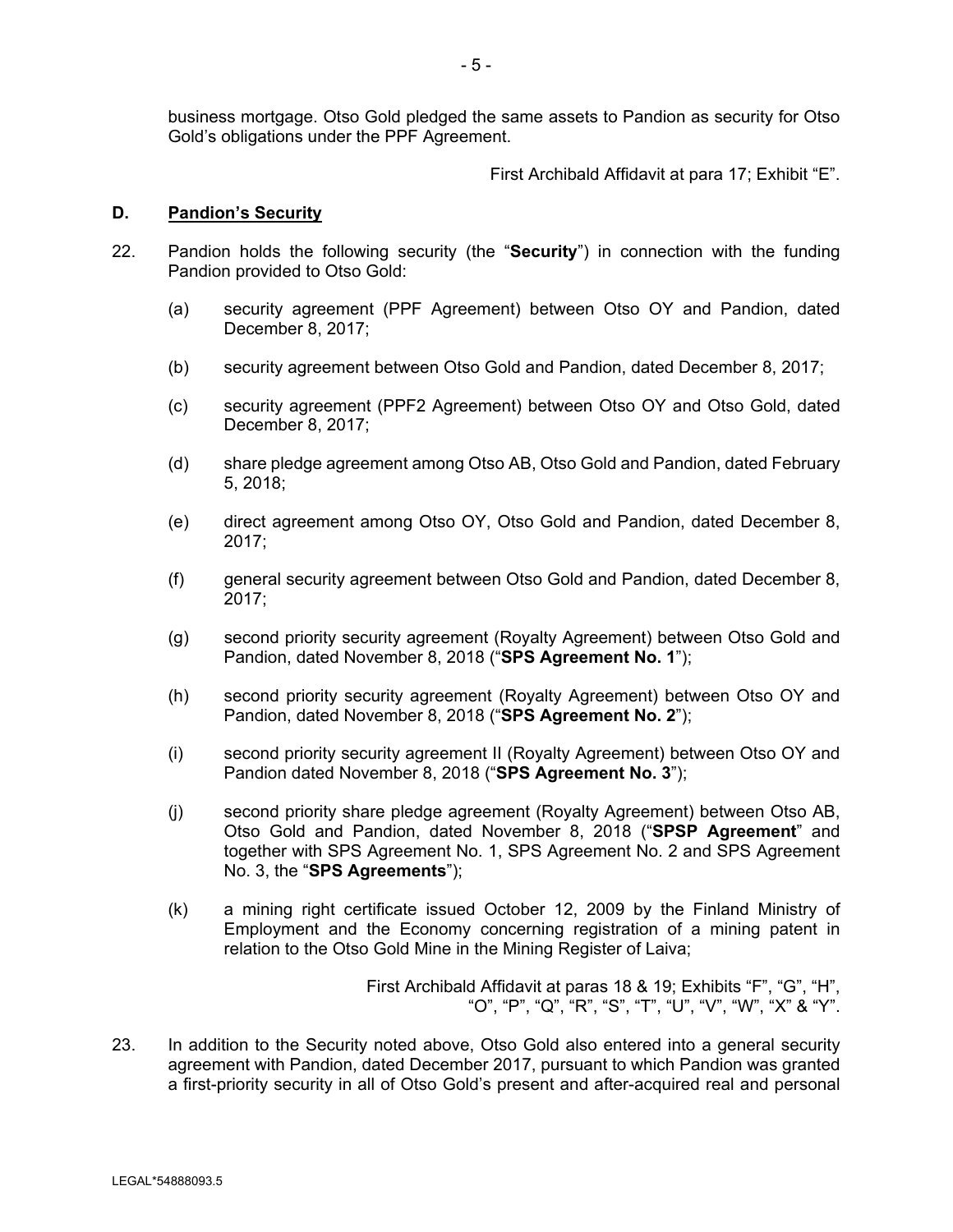property (the "**GSA**"), as well as pledge agreements relating to the shares of [Otso AB], certain options and a loan, each of which is dated December 8, 2017.

24. Pandion's security interests have been duly registered in the relevant jurisdictions, including in the Alberta Personal Property Registry and the British Columbia Personal Property Registry.

First Archibald Affidavit at para 20; Exhibit "I".

#### **E. Default under the PPF Agreement and Forbearance of Pandion**

25. Otso Gold subsequently defaulted on certain of its obligations under the PPF Agreement (the "**Defaults**").

First Archibald Affidavit at para 22.

- 26. As a result of the Defaults, on October 15, 2018, PFL Raahe agreed to permit Otso Gold to defer the payment of the amounts (the "**Deferred Payment Amount**") owed to PFL Raahe by Otso Gold by way of entering into an amendment and forbearance agreement (the "**Amendment & Forbearance to PPF Agreement**") to the PPF Agreement, pursuant to which Otso Gold and Pandion agreed, *inter alia*, to the following:
	- (a) PFL Raahe would provide additional funding of USD\$7 million, in two supplemental tranches, as prepayment for the purchase of 25,960 oz of gold (for a total purchase of 93,115 oz of gold for all three tranches), and pay an additional amount equal to the market price less a fixed discount of USD\$500/oz upon each delivery of gold (as detailed therein);
	- (b) PFL Raahe would shift the start date of gold deliveries under the PPF Agreement to Jan-2020 from May-2019; and
	- (c) PFL Raahe would remove Section 23 from the PPF Agreement, the Contract Quantity Exchange Option concept;
	- (d) In return, the parties agreed to the following;
		- (i) 19.9% of the outstanding common shares provided to PFL Raahe;
		- (ii) a USD\$1.5m Buyer Fee paid to PFL Raahe within six months of entering into the Amendment & Forbearance to PPF Agreement; and
		- (iii) a 2.5% net smelter return on gold production from the Otso Gold Mine.

First Archibald Affidavit at paras 23 & 24; Exhibit "J".

## **F. The Royalty Agreement**

27. As contemplated in the Amendment & Forbearance to PPF Agreement, on November 8, 2018 PFL Raahe, Otso Gold and Otso OY entered into a net smelter returns royalty agreement (the "**Royalty Agreement**"), pursuant to which PFL Raahe was granted a 2.5% royalty on net smelter returns (the **"Royalty**"), which was to be payable on all minerals (as that term is defined in the Royalty Agreement) mined or otherwise recovered.

First Archibald Affidavit at para 26; Exhibit "L".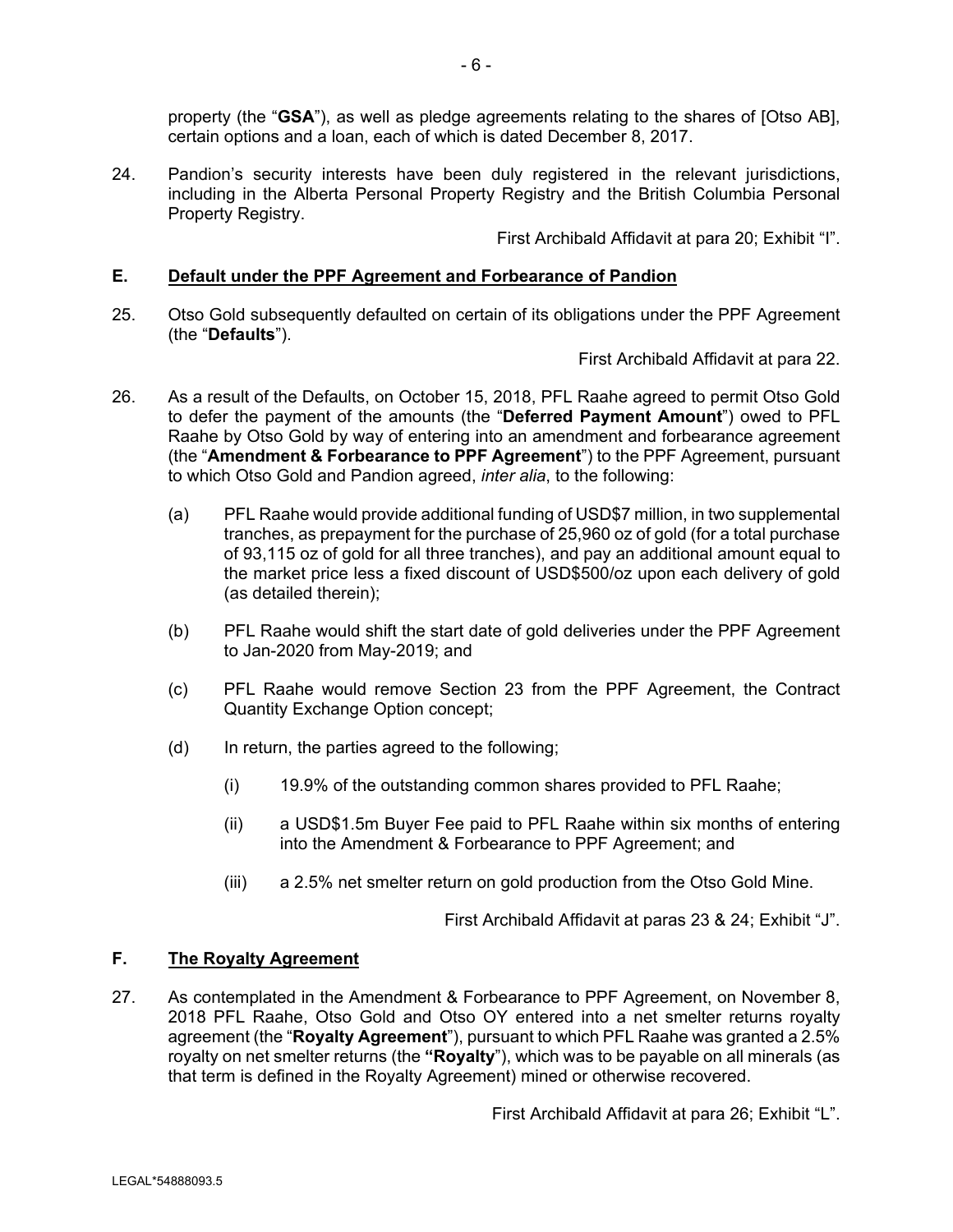- 28. The Royalty Agreement also provided that Otso Gold would pledge various security to Pandion, including:
	- (a) the shares of Otso OY;
	- (b) certain receivables of the Otso Group including those arising under the PPF2 Agreement;
	- (c) bank accounts;
	- (d) real estate insurance proceeds;
	- (e) Otso Gold's mining rights; and
	- (f) business mortgage.

This security was pledged via the SPS Agreements.

First Archibald Affidavit at paras 18(g) to (j) & 28.

## **G. Otso Gold Mine is Placed in Care and Maintenance / Efforts by PFL Raahe to Protect its Security**

29. Following the execution of the Amendment & Forbearance to PPF Agreement and the Royalty Agreement, the Otso Gold Mine was in operation until March 2019, at which time, as a result of various issues (including, *inter alia*, poor management and issues with the mill) Otso Gold ran out of working capital. On April 1, 2019, the Otso Gold Mine was placed into "care and maintenance" status.

First Archibald Affidavit at para 30.

First Koshkin Affidavit at para 20.

30. In order to protect its security interest in the Otso Gold Mine, PFL Raahe entered into a maintenance loan agreement (the "**MLA**") with Otso Gold on April 17, 2019, pursuant to which PFL Raahe agreed to provide Otso Gold with additional funding for care and maintenance of the Otso Gold Mine in the principal sum of up to EUR €350,000 per month.

First Archibald Affidavit at para 31.

31. PFL Raahe provided Otso Gold with care and maintenance funding for the Otso Gold Mine under the MLA until December 3, 2019 in the total amount of \$5,849,030, for the purposes of maintaining the Otso Gold Mine site and to enable the Otso Group to pay down its liabilities.

First Archibald Affidavit at para 32.

## **H. The PFL Raahe Sale Process and Lionsbridge/Westech Services Agreement**

32. In March 2019, Pandion engaged Cutfield Freeman (independent global mining finance advisors) ("**Cutfield**") to market and sell PFL Raahe's claims and rights in the Otso Gold Mine (the "**PFL Raahe Sale Process**").

First Archibald Affidavit at para 33.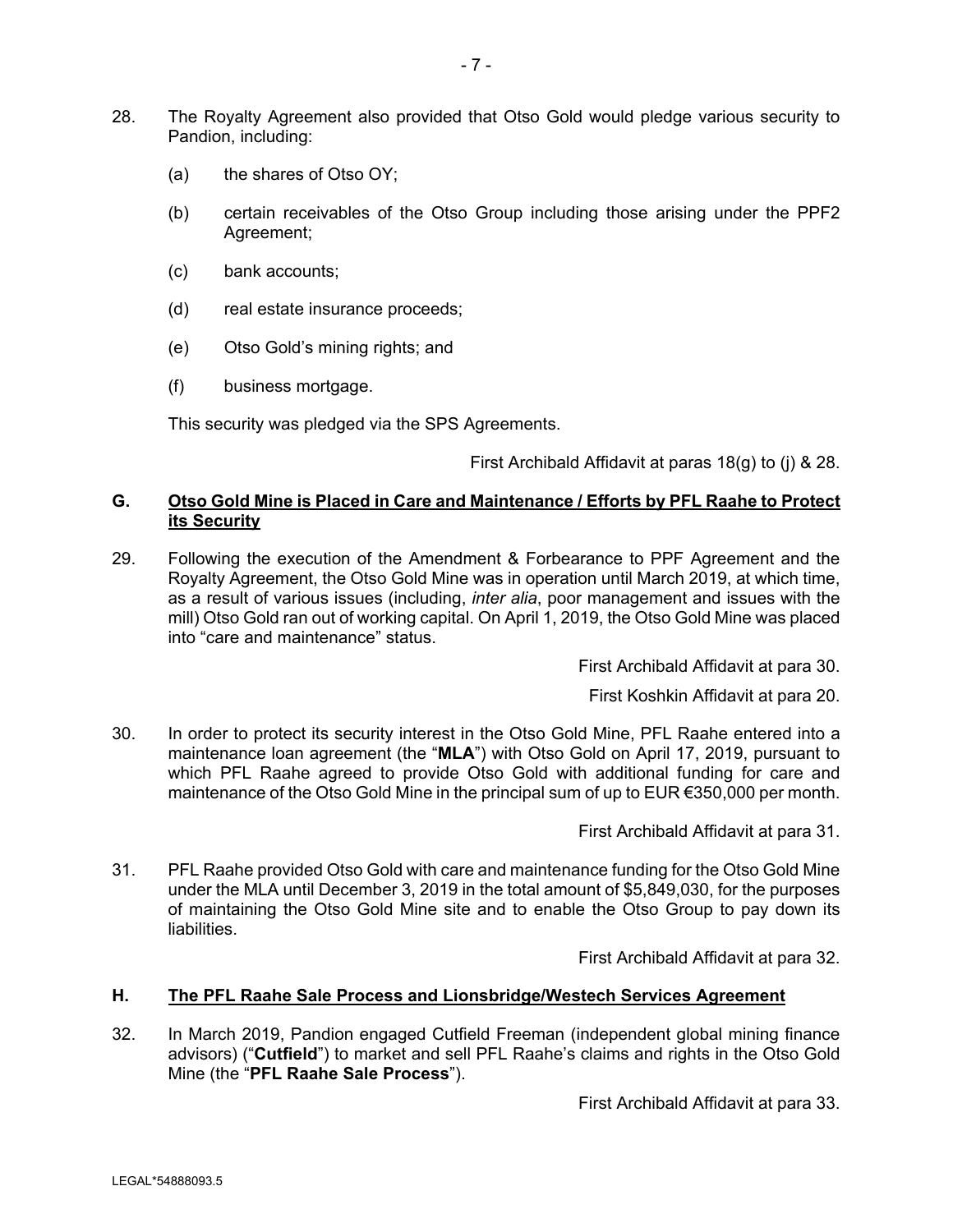both companies indicated they were not interested in pursuing the opportunity further at

First Archibald Affidavit at paras 34 to 36.

34. In connection with the PFL Raahe Sale Process, on May 7, 2019 Lionsbridge Capital Ltd. ("**Lionsbridge**"), an arm's length party to both Pandion and the Otso Group, executed a confidentiality agreement provided by Pandion, in order to obtain access to the PFL Raahe Sale Process data room that had been created by Cutfield.

First Archibald Affidavit at paras 37 & 38.

35. On May 23, 2019, Lionsbridge advised Pandion it was unlikely it would be able to buy out PFL Raahe's claims and rights in the Otso Gold Mine, but during its review of the data room, it had identified a path forward that would enable production to resume and indicated its interest in assisting with this process.

First Archibald Affidavit at para 39.

First Affidavit of Clyde Wesson, sworn December 12, 2021 at para 12.

- 36. On July 2, 2019, Otso Gold, Lionsbridge and Westech International Pty Ltd. ("**Westech**") entered into a services agreement (the "**Services Agreement**"), pursuant to which the parties agreed, *inter alia*, that:
	- (a) Lionsbridge would provide Otso Gold with corporate management services; and
	- (b) Westech would, subject to certain independent approvals, provide Otso Gold with certain technical services Otso Gold had previously identified as necessary in order to return the Otso Gold Mine back to production.

First Archibald Affidavit at para 40.

First Koshkin Affidavit at Exhibit "C".

37. Pandion introduced Westech and Lionsbridge to Otso Gold, but did not negotiate, nor is it a party to, the Services Agreement. The Services Agreement was negotiated by Lionsbridge, Westech, and Otso Gold, and was subsequently approved by Otso Gold's board of directors (the "**Otso Board**") on July 2, 2019. Both the Services Agreement, and the election of Brian Wesson and Clyde Wesson (both Principals of Lionsbridge), as well as Yvette Harrison, to the Otso Board were subsequently approved by Otso Gold's shareholders.

First Archibald Affidavit at paras 41 & 42; Exhibits "M" & "N".

#### **I. Debt Restructuring and Additional Funding Provided by Pandion**

38. After further negotiations between Otso Gold and Pandion regarding a further restructuring of Otso Gold's liabilities, on October 7, 2019, Otso Gold and Pandion entered into a consent and agreement to pre-paid forward gold purchase agreement and maintenance loan agreement (the "**Consent & Agreement**").

that time.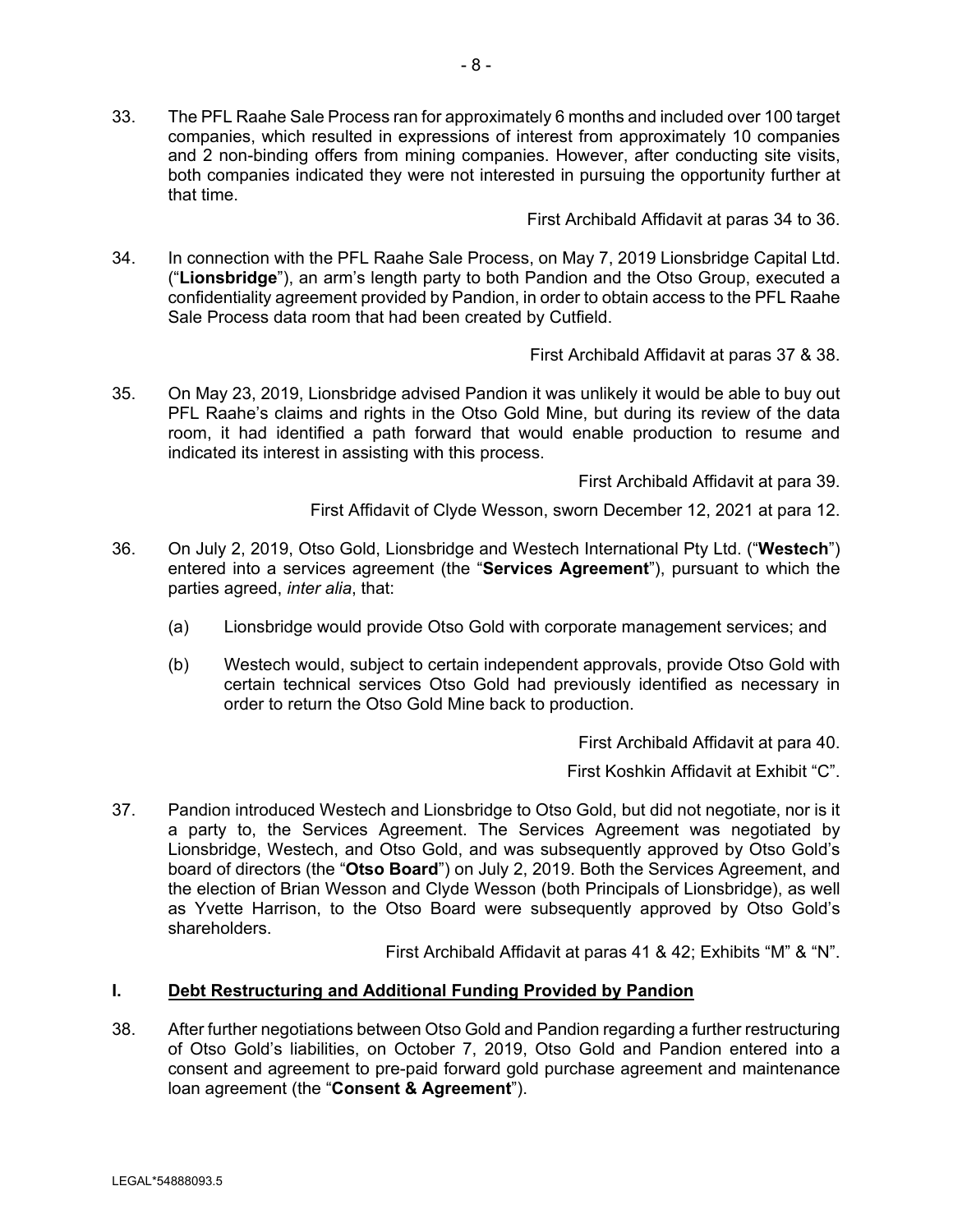First Archibald Affidavit at para 43; Exhibit "O".

- 39. The purpose of entering into the Consent & Agreement was to, *inter alia*:
	- (a) permit Otso Gold to move forward with raising funds to restart operations of the Otso Gold Mine;
	- (b) recapitalize the Otso Group;
	- (c) permit the Otso Group to perform certain drilling, technical work and complete a mine feasibility study; and
	- (d) ensure that the value created by successfully restarting operations at the Otso gold Mine would not be consumed by the Otso Group's existing liabilities.

First Archibald Affidavit at para 47.

- 40. Pursuant to the terms of the Consent & Agreement, Otso Gold and Pandion agreed, *inter alia*, as follows:
	- (a) the sum of USD\$23 million, the Deferred Payment Amounts, payable in two equal instalments of USD\$11.5 million within eighteen and twenty-four months of entering into the Consent & Agreement (April 7, 2021 and October 7, 2021, respectively), would be paid to PFL Raahe in full satisfaction of the amounts otherwise due under the PPF Agreement and Maintenance Loan Agreement;
	- (b) a contingent payment of USD\$1.56 million, payable in common shares of Otso Gold, pro rata upon the completion of up to CAD\$7 million equity raise for purposes of providing PFL Raahe with ownership of Otso Gold common shares not to exceed 19.9%;
	- (c) permit Otso Gold to repurchase the Royalty for USD\$15 million; and
	- (d) PFL Raahe would provide additional amounts not exceeding USD\$900,000 pursuant to the MLA in order to fund maintenance expenditures relating to the site during the three months following execution of the Consent & Agreement.

First Archibald Affidavit at para 46.

41. On March 26, 2020, PFL Raahe agreed to provide additional funding to Otso Gold in the amount of USD\$1.5 million, in the form of unsecured convertible debentures with a maturity date of March 26, 2023 (the "**Convertible Debentures**") pursuant to the terms of a debenture agreement, dated March 26, 2020 (the "**Debenture Agreement**"), as well as a "put option", pursuant to a put agreement dated March 26, 2020 (the "**Put Agreement**"), to require Otso Gold to purchase the Convertible Debentures on or after September 25, 2020.

First Archibald Affidavit at para 49; Exhibit "P".

42. In consideration of PFL Raahe subscribing for the Convertible Debentures, each of Lionsbridge and Brian Wesson absolutely, unconditionally and irrevocably guaranteed, on a joint and several basis to PFL Raahe the full and timely payment of all debts and liabilities, present and future, matured and unmatured, owing by Otso Gold to PFL Raahe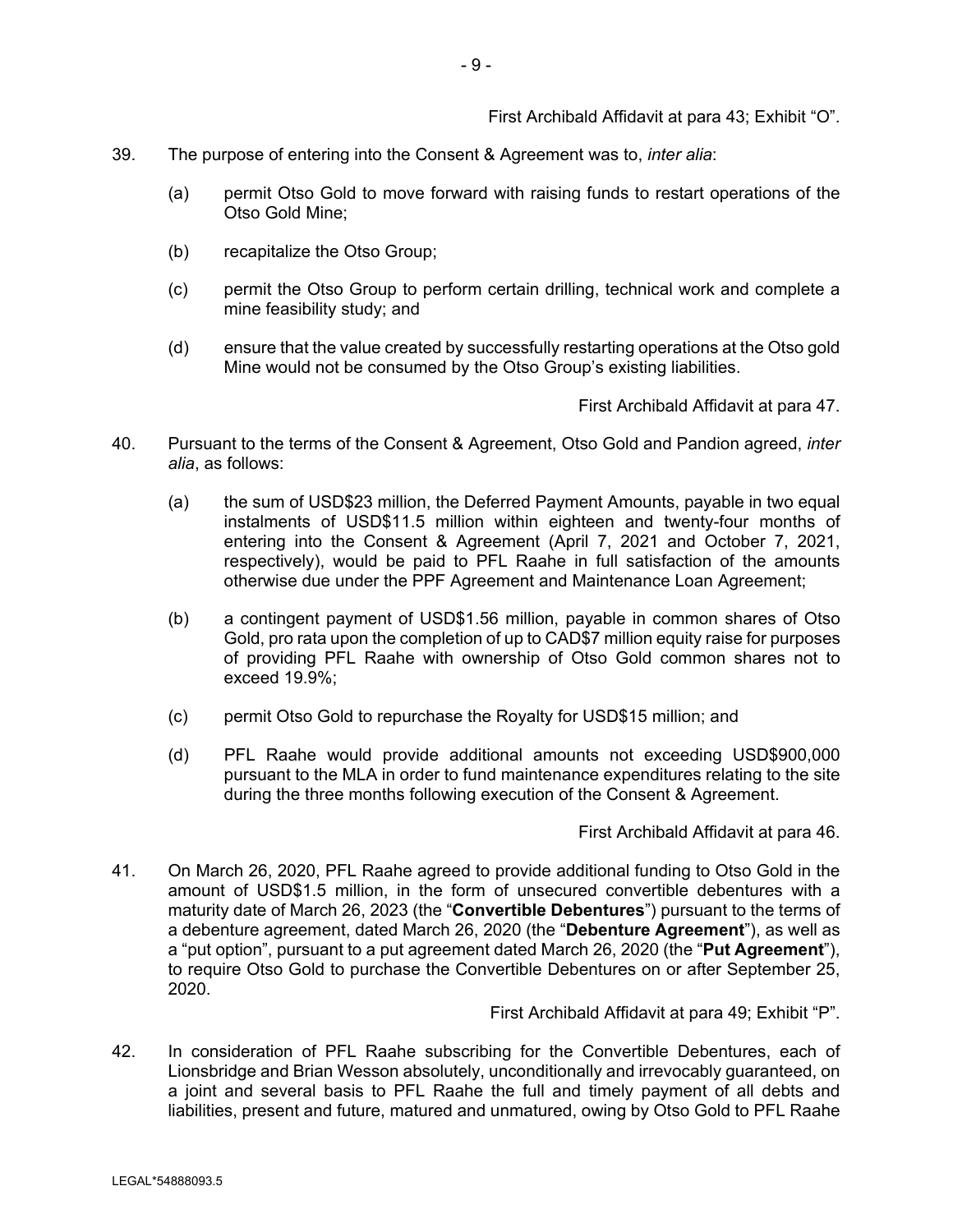under the Convertible Debenture, including the Put Option and the Call Right arising therefrom (and as such terms are defined in the Debenture Agreement), together with all costs and disbursements incurred by PFL Raahe in order to recover such amounts, pursuant to a Guarantee and Call Agreement, dated March 26, 2020.

First Archibald Affidavit at para 50; Exhibit "Q".

43. On December 13, 2020, PFL Raahe agreed to amend the Consent & Agreement to, *inter alia*, provide that the Deferred Payment Amounts would be payable in one lump sum due on December 7, 2021 (the "**Amended Consent & Agreement**").

First Archibald Affidavit at para 51; Exhibit "R".

44. The Amended Consent & Agreement was negotiated directly between Vladmir Lelekov and a representative of Pandion in October 2020.

## **J. Commencement of the CCAA Proceedings and Default**

- 45. On December 3, 2021, Otso Gold commenced these CCAA Proceedings and, thereafter, failed to pay the Deferred Payment Amount that was otherwise due on December 7, 2021.
- 46. Otso Gold therefore defaulted under the terms of the Amendment & Forbearance to PPF Agreement, as amended by the Consent & Agreement and Amended Consent & Agreement (collectively, the "**Forbearance Agreements**").
- 47. As a result of its default under the Forbearance Agreements, the debt due to Pandion has reverted to the total amount that was otherwise due (i.e., the Early Termination Amount, which totals USD\$95,350,406).

First Archibald Affidavit at para 56.

## **K. Immediate Concerns of Pandion / Reasons Pandion does not Support Continuing the CCAA Proceedings**

- 48. It is undisputed in these proceedings that Otso Gold is in default of its obligations to Pandion.
- 49. Notwithstanding Pandion's willingness to forbear from enforcing on its security and efforts to restructure the obligations owed to it by Otso Gold for over 3 years, and notwithstanding the fact that Pandion held off on exercising its rights under the Put Agreement, Otso Gold failed to pay the Deferred Payment Amount when due on December 7, 2021.
- 50. On December 8, 2021, and as a result of this default, and pursuant to the terms of the Consent & Agreement and the Amended Consent & Agreement, the debt owed by Otso Gold to Pandion increased from USD\$23 million to USD\$95,350,406 (i.e., the Early Termination Amount).
- 51. Notice of this default, and the reversion of Otso Gold's debts to Pandion, was provided to the Otso Group on December 8, 2021.
- 52. Prior to Pandion providing notice of default to the Otso Group, and in connection with its application for the Initial Order (and other relief pursuant to the CCAA), the Otso Group submitted cash-flow forecasts that contemplated significant equity injections would be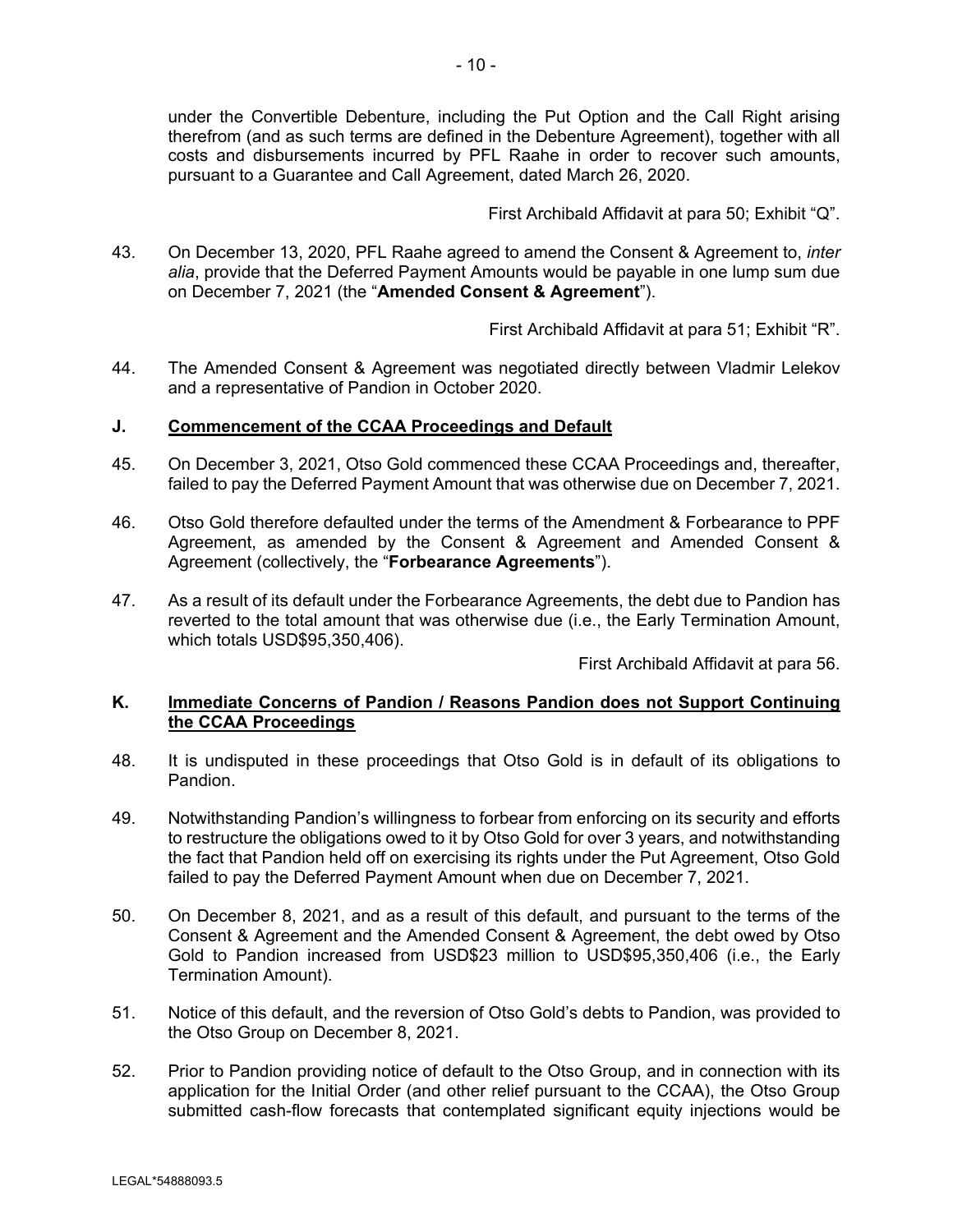extended by Brunswick Gold Ltd. ("**Brunswick**"), Otso Gold's majority shareholder and equity investor, in order to fund operations at the Otso Gold Mine.

First Archibald Affidavit at para 57(e).

First Koshkin Affidavit at Exhibit "BBBB".

Second Affidavit of Victor Koshkin, sworn December 3, 2021 at Exhibit "A".

Third Affidavit of Victor Koshkin, sworn December 8, 2021 at Exhibit "D".

- 53. On December 8, 2021, the same day as notice of the default was provided (and the day after the Deferred Payment Amount was due), the Otso Group submitted a revised cashflow that no longer contemplated equity injections, or any other kind of equity investment into Otso, from Brunswick to fund operations at the Otso Gold Mine.
- 54. Operations were thereafter suspended at the Otso Gold Mine on December 17, 2021, and to date the Otso Group has not presented a concrete plan or timeline to bring the Otso Gold Mine back into operation, nor has it presented any short-term mining plan for the period after December 15, 2021. Further, Otso Gold's current management is uncertain whether the existing safety measures are sufficient to resume operations notwithstanding they were found to be sufficient when operations at the mine were restarted in November 2021.

First Archibald Affidavit at para 57(c) & (d).

55. Due to the suspension of operations at the Otso Gold Mine, Otso Group does not have sufficient revenue to fund the restart of mining operations without additional funding. Pandion is not aware of any party who has committed to providing financing to restart operations at the Otso Gold Mine. Although the Otso Group has solicited interim financing proposals, it is clear that this financing will not be sufficient to fund an operational restart at the Otso Gold Mine.

First Archibald Affidavit at para 57(f).

- 56. Without funding, the Otso Group risks eroding the value of its most significant asset: the Otso Gold Mine. In this respect:
	- (a) it is unclear whether the Otso Group has sufficient funding to do necessary maintenance or upkeep of the Otso Gold Mine and equipment through a further stay period;
	- (b) the use of proceeds of the sale of gold mined at the Otso Gold Mine to fund operational expenses (which appears to be the case, based on the Otso Group's evidence), is prejudicial to Pandion: the gold was pledged to Pandion as security for the Otso Group's obligations, and the sale of the gold and use of proceeds to fund operational expenses is therefore dissipation of Pandion's collateral; and
	- (c) the lack of funding indicates two things: (i) Brunswick does not have confidence that the value of the assets (i.e., the Otso Gold Mine) exceeds the obligations owed to Pandion; and (ii) the Otso Group does not have a strategic plan or sense of how to successfully exit these CCAA Proceedings and repay its senior secured creditor (Pandion).

First Archibald Affidavit at para 57(h).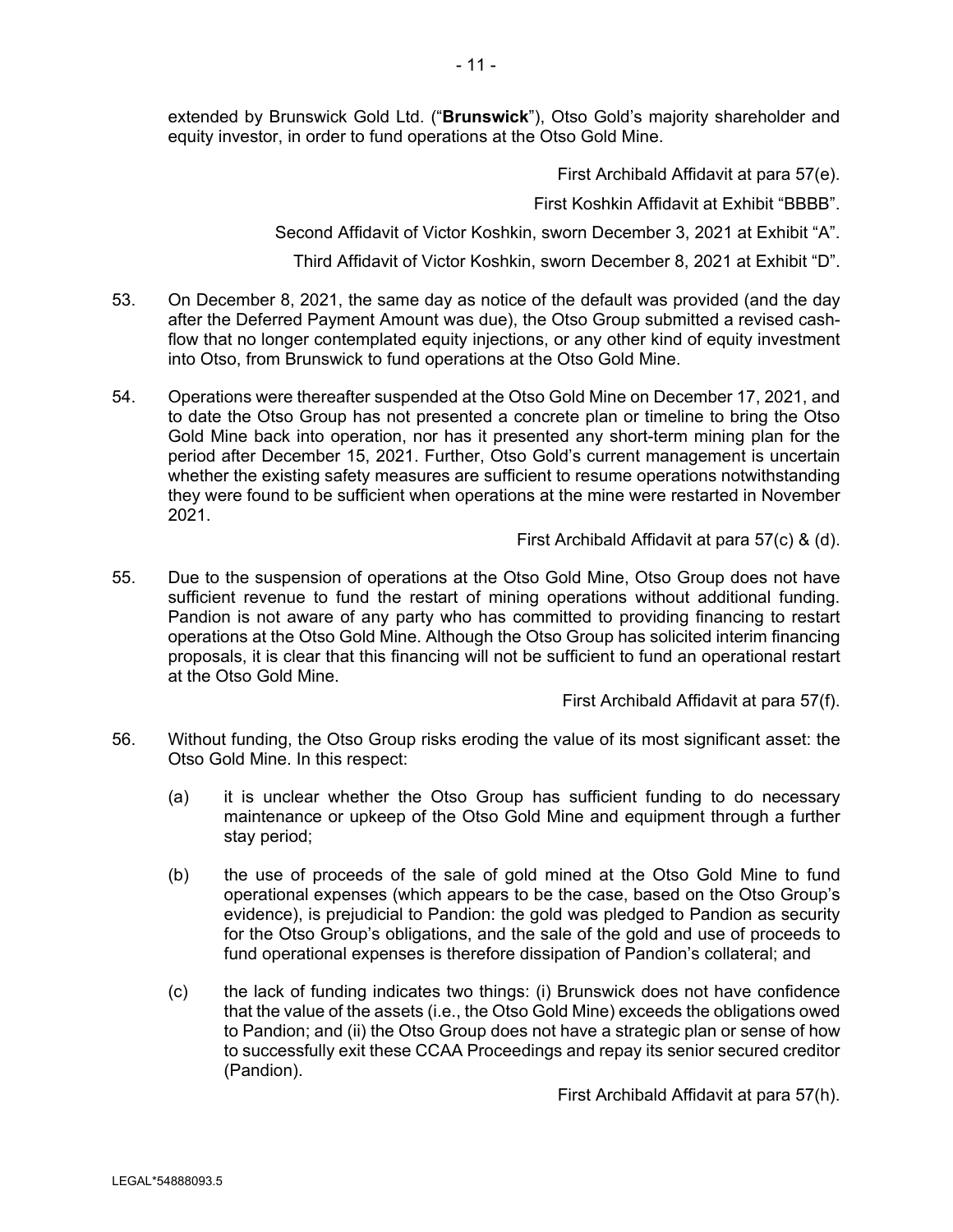57. There have been significant disputes among the directors and officers of Otso Gold (some of whom are affiliated with Brunswick and others with Lionsbridge) and the composition of the Otso Gold board of directors has recently changed. The board of directors also recently decided to change management and has jettisoned Otso Gold's pre-existing mine plans. The Otso Group has claimed that these changes have been prejudicial because they have had a destabilizing effect, but these internal affairs of the companies should not result in Pandion bearing the cost consequences through a continuation of these CCAA Proceedings – which have not provided a timeline or plan for repayment of the Otso Group's obligations to Pandion.

First Archibald Affidavit at para 57(g).

- 58. In this respect, and to date, the Otso Group has not submitted or filed materials in these CCAA Proceedings that contemplate or provide for:
	- (a) the repayment of the amounts owed to PFL Raahe;
	- (b) funding to restart and continue operations at the Otso Gold Mine;
	- (c) the sale of Otso Gold's interest in the Otso Gold Mine; and/or
	- (d) the sale of the Otso Group's assets for the purposes of realizing value to creditors.

First Archibald Affidavit at para 57(f) & (i).

59. The obligations owed to Pandion appear to significantly exceed the value of the Otso Gold Mine (the Otso Group's only significant asset) based on the listed value provided by the Otso Group in the CCAA Proceedings. As a result, it is unlikely that the Otso Group will be capable of putting forward any plan that will be acceptable to Pandion.

First Archibald Affidavit at para 57(j) & (k).

First Koshkin Affidavit at para 52.

60. Further, prior to and since the commencement of the CCAA Proceedings, there has been a significant breakdown between Pandion and Otso Gold/Brunswick. This breakdown has been further exacerbated by the commencement of legal proceedings by Brunswick against Pandion (and others) in the United States, which contains numerous unfounded allegations.

First Archibald Affidavit at paras 59 & 60; Exhibit "V".

61. As a result of the concerns outlined above, Pandion has lost confidence in the ability of the Otso Group to restructure their liabilities and restart operations at the Otso Gold Mine. Accordingly, Pandion cannot support the continuation of the CCAA Proceedings.

#### **L. The Indebtedness**

62. As detailed above, as at December 8, 2021, Otso Gold is indebted to Pandion in the total amount of USD\$95,350,406.

First Archibald Affidavit at paras 56 & 57(k).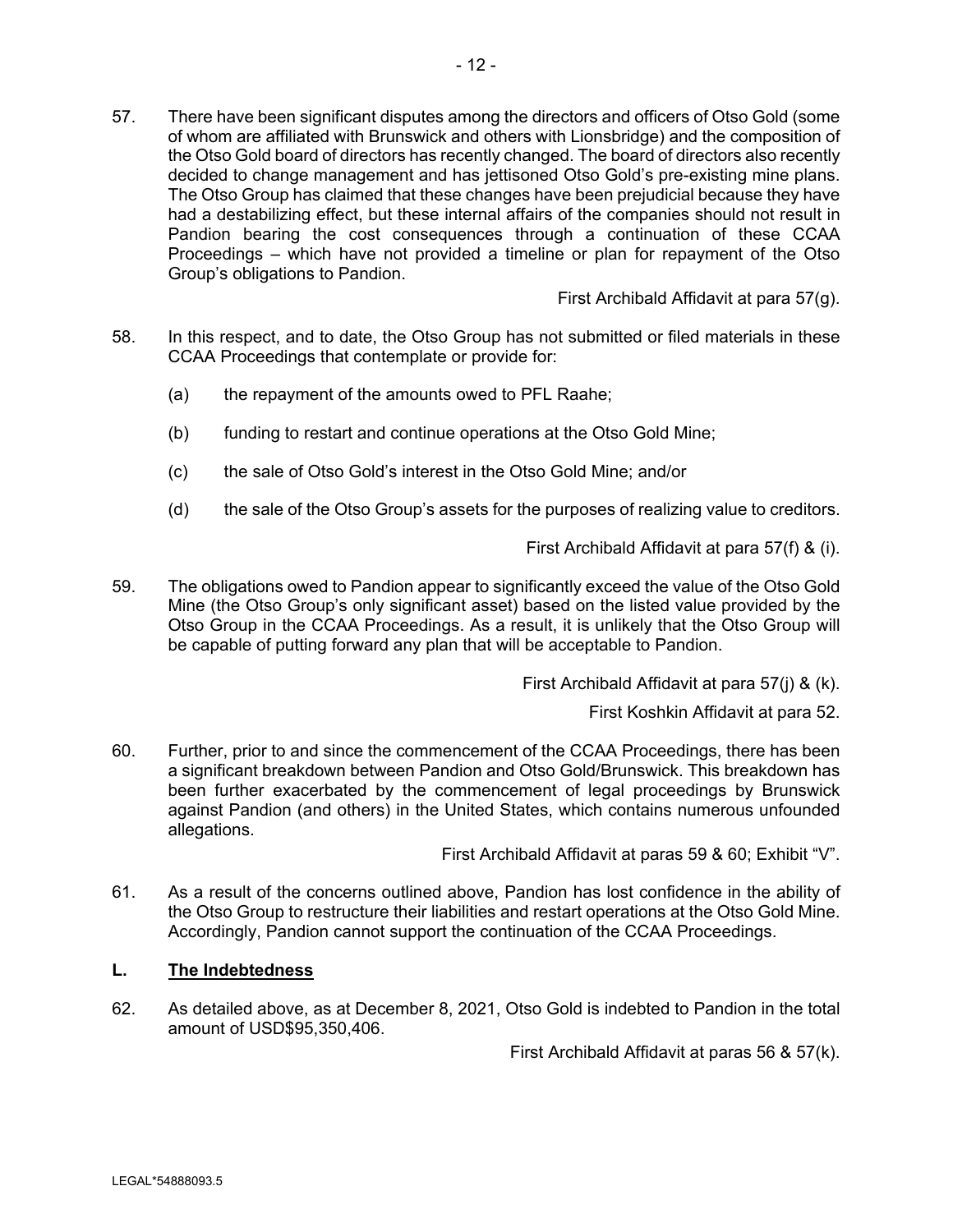#### **M. The Appointment of a Receiver**

63. The GSA expressly provides Pandion with the ability to appoint a receiver over the assets, undertakings and property of the Otso Group.

First Koshkin Affidavit at Exhibit "T", Article 7.22.

- 64. The appointment of a receiver is necessary to preserve the collateral securing Pandion's interests, and to realize on the Otso Group's assets in a fair and reasonable manner that balances the interests of all of the Otso Group's stakeholders.
- 65. The Otso Group has no realistic prospect of facilitating an acceptable compromise or arrangement within the CCAA Proceedings. Such a plan will require the support of Pandion (as the senior secured and fulcrum creditor) to be successful, which Pandion is not willing to provide for the reasons outlined above.
- 66. If appointed, it is expected that a receiver will, *inter alia*, complete the following steps:
	- (a) take control or possession and preserve or otherwise protect the Otso Group's assets;
	- (b) assess the viability of a sale process to value and sell the Otso Group's business and assets; and
	- (c) if viable, conduct a sale process for the benefit of the creditors of the Otso Group.
- 67. FTI has consented to act as receiver and manager of the Otso Group, if appointed.

#### **Part 3: LEGAL BASIS**

- 68. At the hearing of this Petition, Pandion intends to rely on:
	- (a) Rules 2-1, 10-2 and 16-1 of the *Rules of Court*;
	- (b) section 243 of the BIA; and
	- (c) section 39 of the LEA.
- 69. The BIA provides that, on application by a secured creditor, this Honourable Court may appoint a receiver where it is just and convenient to do so.

BIA, s 243(1).

70. The LEA provides that the Court may appoint a receiver where it is just and convenient to do so.

LEA, s 39.

71. The *Supreme Court Civil Rules* provide that the court may appoint a receiver in any proceeding either unconditionally or on terms.

Rule 10-2 of the *Supreme Court Civil Rules*.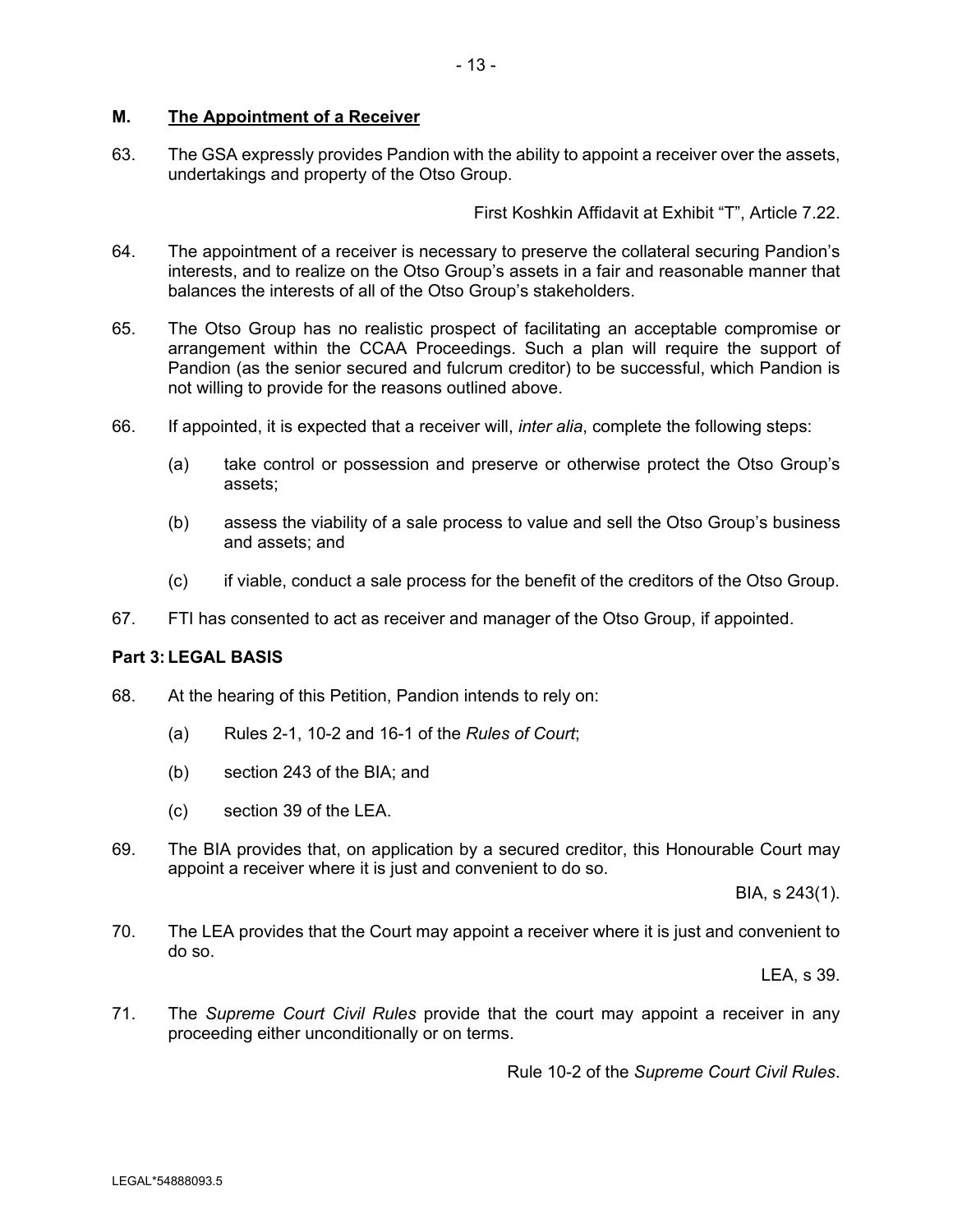- 72. Pandion submits that the appointment of a receiver and manager is just and convenient in the circumstances.
- 73. Pursuant to the GSA, Pandion is expressly provided with the ability to appoint a receiver in order to enforce its security and the amounts due and owing under it.

#### *Factors Considered by the Court*

- 74. Courts have consistently applied the following factors when determining whether it is just and convenient to appoint a receiver:
	- (a) whether irreparable harm might be caused if no order were made, although it is not essential for a creditor to establish irreparable harm if a receiver is not appointed;
	- (b) the risk to the security holder taking into consideration the size of the debtor's equity in the assets and the need for protection or safeguarding of the assets while litigation takes place;
	- (c) the nature of the property;
	- (d) the apprehended or actual waste of the debtor's assets;
	- (e) the preservation and protection of the property pending judicial resolution;
	- (f) the balance of convenience to the parties;
	- (g) the fact that the creditor has the right to appoint a receiver under the documentation provided for the loan;
	- (h) the enforcement of rights under a security instrument where the security-holder encounters or expects to encounter difficulty with the debtor and others;
	- (i) the principle that the appointment of a receiver is extraordinary relief which should be granted cautiously and sparingly;
	- (j) the consideration of whether a court appointment is necessary to enable the receiver to carry out its duties more efficiently;
	- $(k)$  the effect of the order upon the parties;
	- (l) the conduct of the parties;
	- (m) the length of time that a receiver may be in place;
	- (n) the cost to the parties;
	- (o) the likelihood of maximizing return to the parties; and
	- (p) the goal of facilitating the duties of the receiver.

*Maple Trade Finance Inc. v CY Oriental Holdings Ltd.,*  2009 BCSC 1527 at para 25.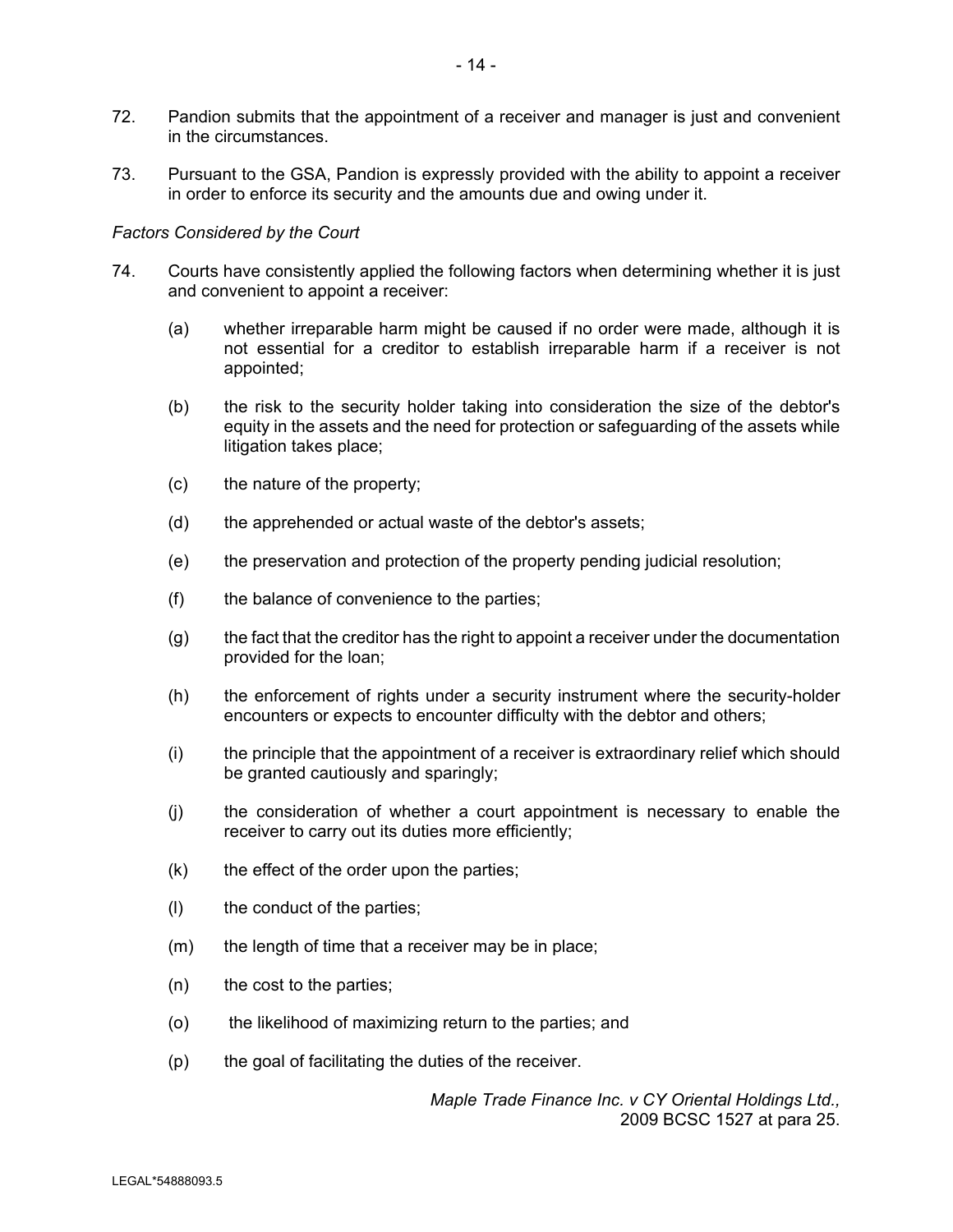- 75. Once the moving party has established a *prima facie* right to a receivership, the issue becomes whether a receivership or a CCAA proceeding is preferable. In choosing between a receivership or a CCAA process, a court must balance the competing interests of the various stakeholders to determine which process is more appropriate and in doing so, the court will consider the following factors:
	- (a) payment of the receivership applicants;
	- (b) reputational damage;
	- (c) preservation of employment;
	- (d) speed of the process;
	- (e) protection of all stakeholders;
	- (f) cost; and
	- (g) nature of the business.

#### *BCIMC Construction Fund Corporation et al. v The Clover on Yonge Inc.,*  2020 ONSC 1953 ("*BCIMC Construction*") at para 61.

#### *Contractual Right to Appoint a Receiver*

76. A creditor's right to appoint a receiver under its security is an important consideration. Receivers will be appointed where there is a serious apprehension about the safety of the assets.

> *Callidus Capital Corp. v Carcap Inc.* (2012), 84 CBR 5th 300 (ONSC) at para 43.

77. The objective sought to be achieved where a receiver is appointed is to safeguard the property for the benefit of those ultimately entitled to it.

> *Toronto Dominion Bank v First Canadian Land Corp.* (1989), 77 CBR NS 189 (BCSC) at paras 8 & 9.

#### *Interests of the Fulcrum Creditor*

78. The authorities consistently demonstrate that a court must give serious consideration to the wishes of the creditor(s) holding the most significant economic interests in the proceeding.

*Royal Bank v Soundair Corp.* (1991), 7 CBR 3d 1 (ONCA) at paras 39 & 40.

79. Pandion has the most significant economic interest in these CCAA Proceedings and accordingly, its preference should be given significant weight. To the extent that the Otso Group suggests that Pandion's view is not worthy of such weight, Pandion submits that the Otso Group must show through credible evidence that Pandion's concerns are not justified and that its interests will be protected, notwithstanding its concerns.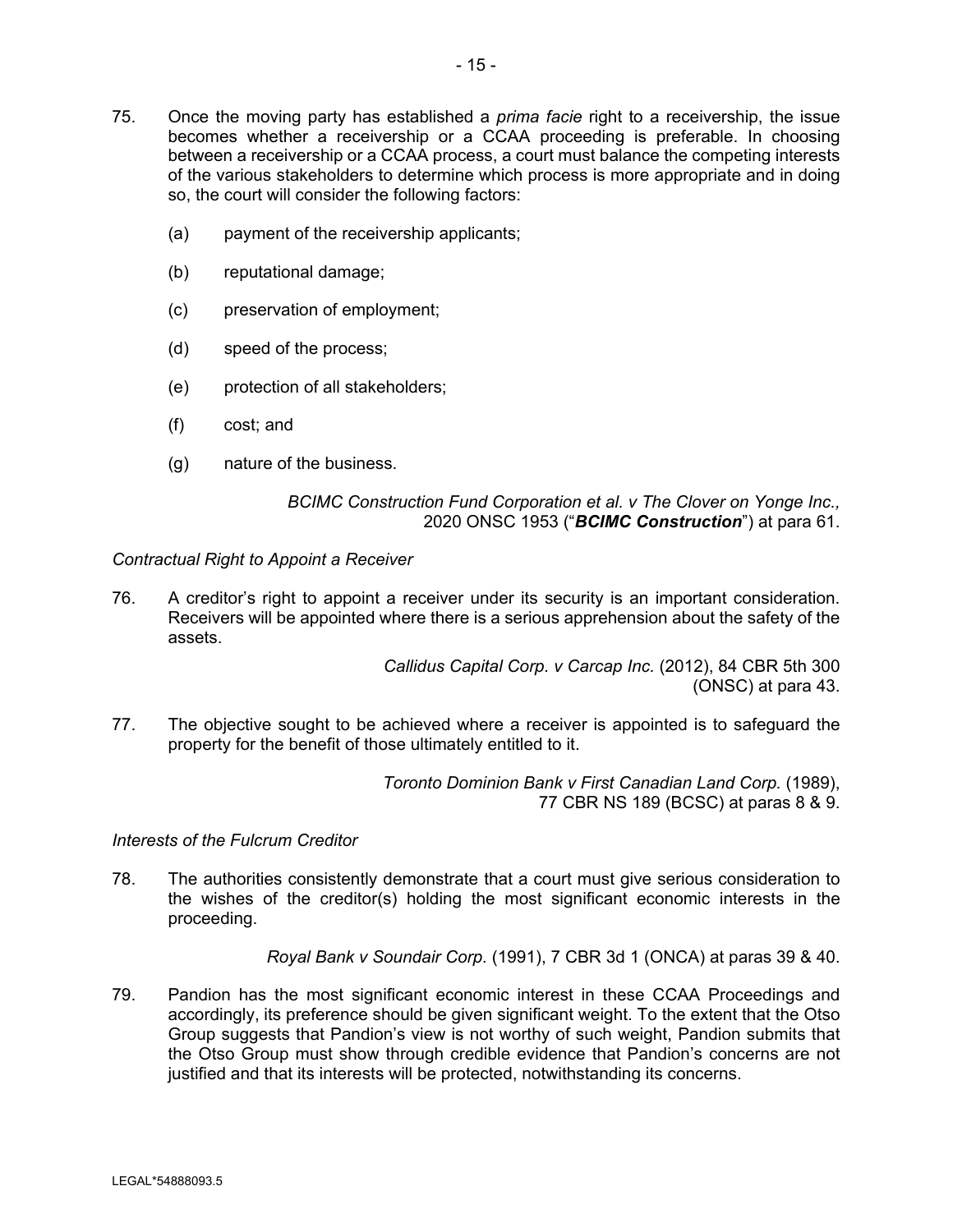80. The Otso Group has contractually agreed to give Pandion the right to control the process through the appointment of a receiver. It is therefore not appropriate, and unjust, to require Pandion to participate in insolvency proceedings *without* having any control of the process.

*BCIMC Construction* at paras 64 to 71.

*Factors that have been found to weigh in favour of a receivership over a CCAA proceeding* 

- 81. When faced with competing applications to commence or continue a stay under a CCAA proceeding and appoint a receiver, courts have found the following factors to weigh in favour of the appointment of a receiver and/or against the commencement or continuation of a CCAA proceeding:
	- (a) where the receivership applicants have a blocking position to any CCAA plan;

*BCIMC Construction* at para 101.

(b) where the debtors are unable to put forward any credible evidence to suggest that they are anywhere close to finding sources of funding sufficient to operate, let alone resolving issues to get a project back up and running;

> *Romspen Investment Corp. v 6711162 Canada Inc.*, 2014 ONSC 2781 ("*Romspen*") at para 75.

(c) where the debtors' initial cash flow statement rested heavily on the receipt of certain contemplated funds, but the debtors' then do not provide any further evidence that such funds will be received in the contemplated time frame – or, as in this case, the proposed funds have been withdrawn by the equity holder (i.e., Brunswick);

*Romspen* at para 76.

(d) where there is no prospective purchaser and meaningful financing;

*BCIMC Construction* at paras 107 & 108.

(e) where the debtors have had a more than adequate opportunity (e.g. more than a year) to canvass the market for refinancing and restructuring options and the debtors are most likely facing a liquidating CCAA, in addition to the receivership applicant's lack of confidence and the existence of adversarial relationships between the debtors and their major secured stakeholder(s);

> *Alberta Treasury Branches v Tallgrass Energy Corp.,*  2013 ABQB 432 at para 21.

(f) where there is evidence that the assets and property subject to the secured creditor's security are in jeopardy of material deterioration; and

> *I.F. Propco Holdings (Ontario) 36 Ltd. v 1228851 Ontario Ltd.*, 2002 OJ No 1667 (ONSC) at para 7 (referencing an earlier oral decision).

(g) where the creditor has accommodated financial difficulties of the debtor and "forbeared" from enforcement for 2.5 years. Further, it is reasonable for a creditor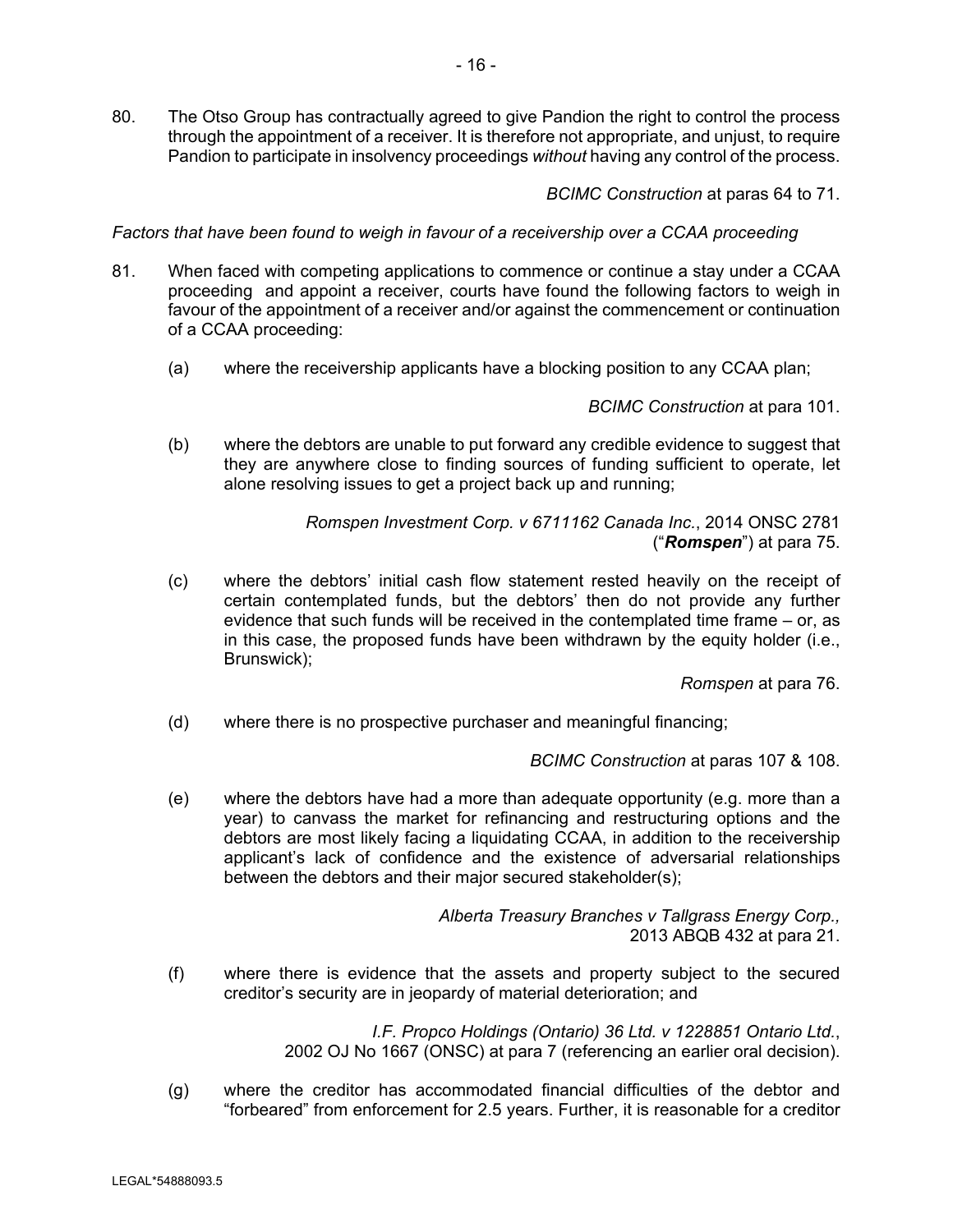to have lost faith in the debtor when it has repeatedly failed to meet its commitments to make balloon payments coupled with concerns of good faith.

> *Affinity Credit Union 2013 v Vortex Drilling Ltd.,* 2017 SKQB 228 at paras 4, 23, 24 & 37(h).

#### *Risk of Deterioration of Collateral*

82. A risk of deterioration of a lender's security was found to be sufficient where projects were overbudget and where the debtors acknowledged the projects had become economically unviable, work had stopped, trades were not being paid and there were significant amounts overdue with interest continuing to accrue.

*BCIMC Construction* at para 47.

## *Risk of Reputational damage*

83. Where the debtor asserts that a CCAA process is preferable to receivership because it would cause less reputational damage, but the reputational damage would be caused by that party's own doing, this consideration is irrelevant.

*BCIMC Construction* at para 72.

## *Protection of Stakeholders*

84. When considering the protection of all stakeholders, a court should scrutinize a debtor's submission that the CCAA proceeding will protect jobs where the employees will not have jobs until new financing has been arranged or if the employees will be replaced in any event (e.g. such as where a new contractor or operator will be hired).

*BCIMC Construction* at para 87.

## *Other Considerations*

85. The Supreme Court of British Columbia has also found that seeking CCAA protection to buy time to continue attempts to raise new funding at the expense of the debtor's creditors is not an appropriate use of the extraordinary remedy offered under the CCAA.

*BCIMC Construction* at para 112.

86. Should a receiver be appointed, in the event the Otso Group is able to make arrangements that address Pandion's interests more quickly, the Otso Group would then have the option to bring an application to terminate those receivership proceedings.

*BCIMC Construction* at para 86.

87. Otso Gold is in default of its obligations owed to Pandion pursuant to the Agreements. As a result of the numerous defaults, listed above, the total amount of its indebtedness is USD\$95,350,406, and Pandion is entitled to enforce on the Security (including by, *inter alia*, seeking the appointment of the Receiver pursuant to the GSA).

First Archibald Affidavit at paras 18 & 19.

First Koshkin Affidavit at para 60.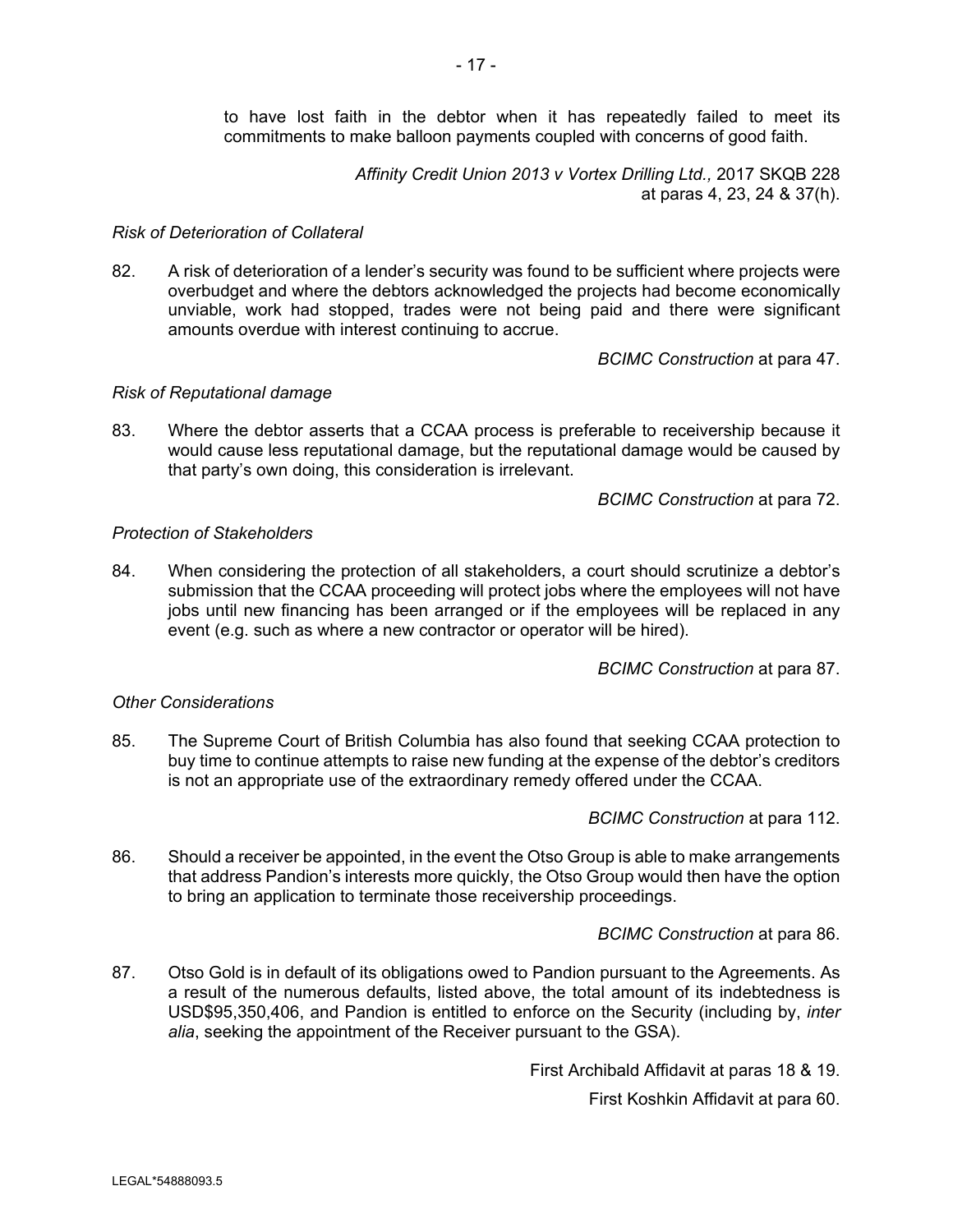- 88. The Otso Group does not dispute Pandion's security interests or that Otso Gold is in default of its obligations under the agreements. On the contrary, the Otso Group has acknowledged the following in its evidence filed in the CCAA Proceedings:
	- (a) the Otso Group is indebted to Pandion;
	- (b) the debt is secured;
	- (c) Pandion is Otso Gold's only secured creditor; and
	- (d) Pandion is the Otso Group's "largest lender".

First Koshkin Affidavit at paras 57, 58 and 60.

- 89. Otso Gold is eroding Pandion's collateral in the CCAA Proceedings by selling gold and using the proceeds to pay operating costs in violation of its agreements with Pandion.
- 90. Pandion has a contractual right to appoint a receiver pursuant to the Security and, for the reasons and law set out above, Pandion submits that an order appointing the Receiver is just and convenient in the circumstances.

#### **Part 4: MATERIAL TO BE RELIED ON**

- 1. First Affidavit of Joseph Archibald, sworn January 7, 2022;
- 2. First Affidavit of Victor Koshkin, sworn December 3, 2021;
- 3. Second Affidavit of Victor Koshkin, sworn December 3, 2021;
- 4. Third Affidavit of Victor Koshkin, sworn December 8, 2021;
- 5. First Report of the Monitor, dated December 11, 2021;
- 6. First Affidavit of Clyde Wesson, sworn December 12, 2021;
- 7. Fourth Affidavit of Victor Koshkin, sworn December 14, 2021;
- 8. Amended and Restated Initial Order granted by the Honourable Justice Gomery on December 15, 2021; and
- 9. Such further affidavits and other documents as counsel may advise, including a further and/or supplemental affidavit in response to a further application by the Petitioners for an order, *inter alia*, extending the stay of proceedings (which application materials have not been served as at the date of the within application).

The applicant estimates that the Application will take 2 hours.

- $\Box$  This matter is within the jurisdiction of a Master.
- $\boxtimes$  This matter is not within the jurisdiction of a Master, and arrangements will be made through Trial Scheduling to have this matter heard by the Honourable Mister Justice Gomery, who is seized of these proceedings.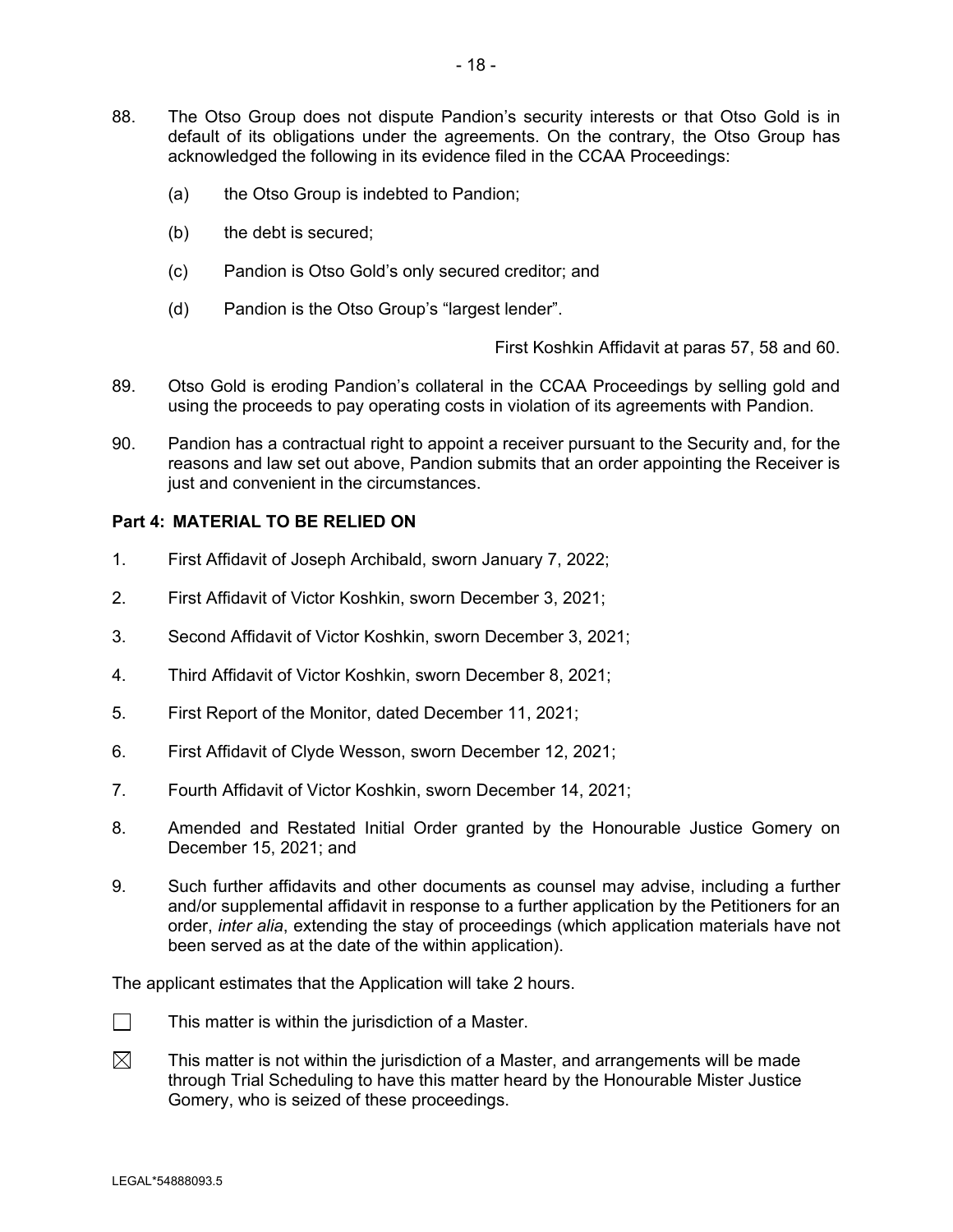TO THE PERSONS RECEIVING THIS NOTICE OF APPLICATION: If you wish to respond to this Notice of Application, you must, within 5 business days after service of this Notice of Application or, if this Application is brought under Rule 9-7, within 8 business days after service of this Notice of Application,

- (a) file an Application Response in Form 33,
- (b) file the original of every Affidavit, and of every other document, that
	- (i) you intend to refer to at the hearing of this Application, and
	- (ii) has not already been filed in the proceeding, and
- (c) serve on the applicant 2 copies of the following, and on every other party of record one copy of the following:
	- (i) a copy of the filed Application Response;
	- (ii) a copy of each of the filed Affidavits and other documents that you intend to refer to at the hearing of this application and that has not already been served on that person;
	- $(iii)$  if this application is brought under Rule 9-7, any notice that you are required to give under Rule 9-7(9).

Date: January 7, 2022

Signature of Lawyer for the Applicant Cassels Brock & Blackwell LLP (Mary I.A. Buttery, Q.C. and Jared Enns)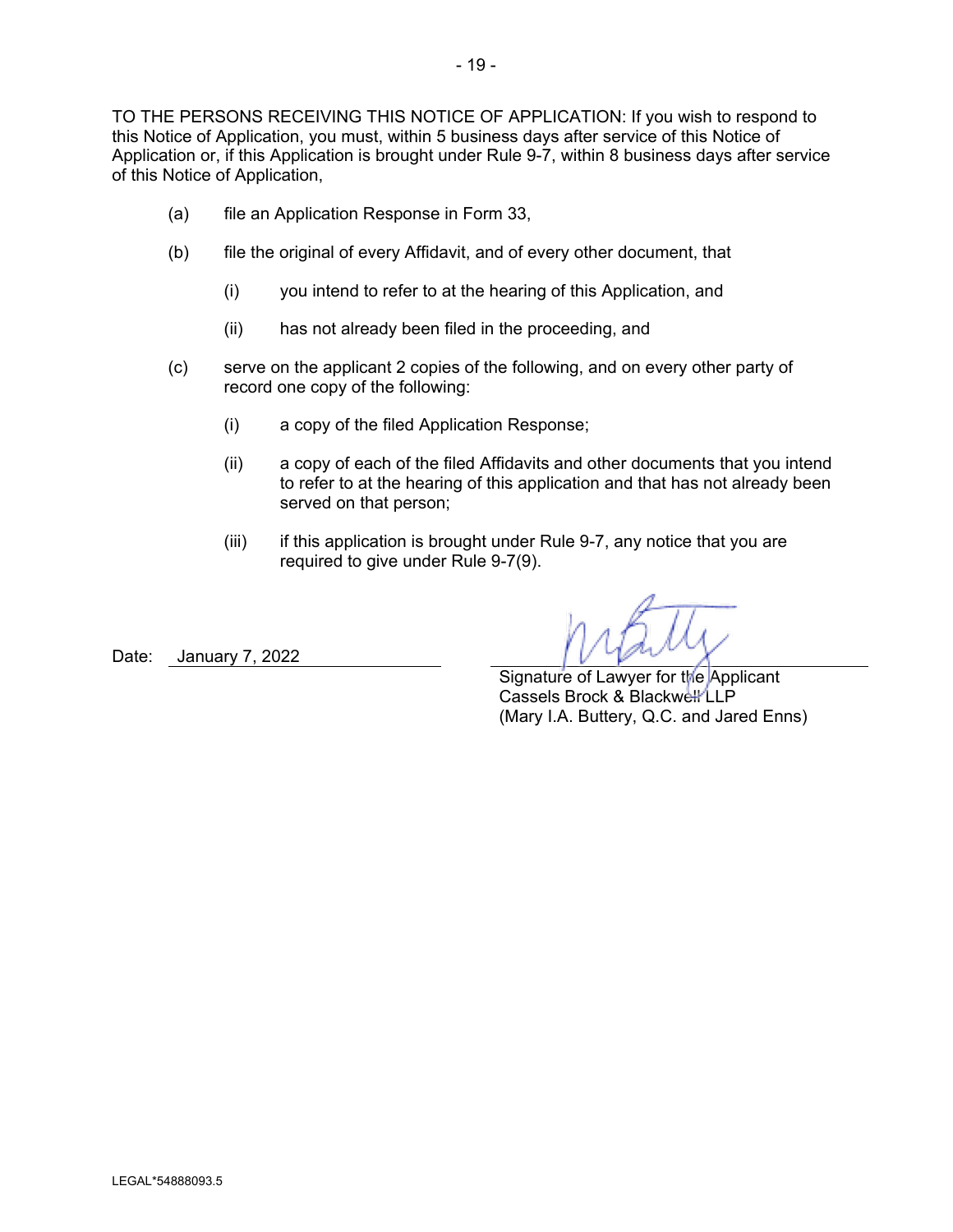To be completed by the Court only: Order made □ in the terms requested in paragraphs \_\_\_\_\_\_\_\_\_\_\_ of Part 1 of this Notice of Application  $\Box$  with the following variations and additional terms: \_\_\_\_\_\_\_\_\_\_\_\_\_\_\_\_\_\_\_\_\_\_\_\_\_\_\_\_\_\_\_\_\_\_\_\_\_\_\_\_\_\_\_\_\_\_\_\_\_\_\_\_\_\_\_\_\_\_\_\_\_\_\_\_\_\_\_ Date: \_\_\_\_\_\_\_\_\_\_\_\_\_\_\_\_\_\_\_\_\_\_\_ \_\_\_\_\_\_\_\_\_\_\_\_\_\_\_\_\_\_\_\_\_\_\_\_\_\_\_\_\_\_\_\_\_\_\_\_\_\_\_\_ Signature of □ Judge □ Master

# **APPENDIX**

## **THIS APPLICATION INVOLVES THE FOLLOWING:**

- $\Box$  discovery: comply with demand for documents
- discovery: production of additional documents
- $\Box$  other matters concerning document discovery
- $\Box$  extend oral discovery
	- other matter concerning oral discovery
- $\Box$  amend pleadings
- $\Box$  add/change parties
- $\Box$  summary judgment
- $\Box$  summary trial
- $\Box$  service
- $\Box$  mediation
- adjournments
- $\Box$  proceedings at trial
- $\Box$  case plan orders: amend
- $\Box$  case plan orders: other
- $\Box$  experts
- $\boxtimes$  other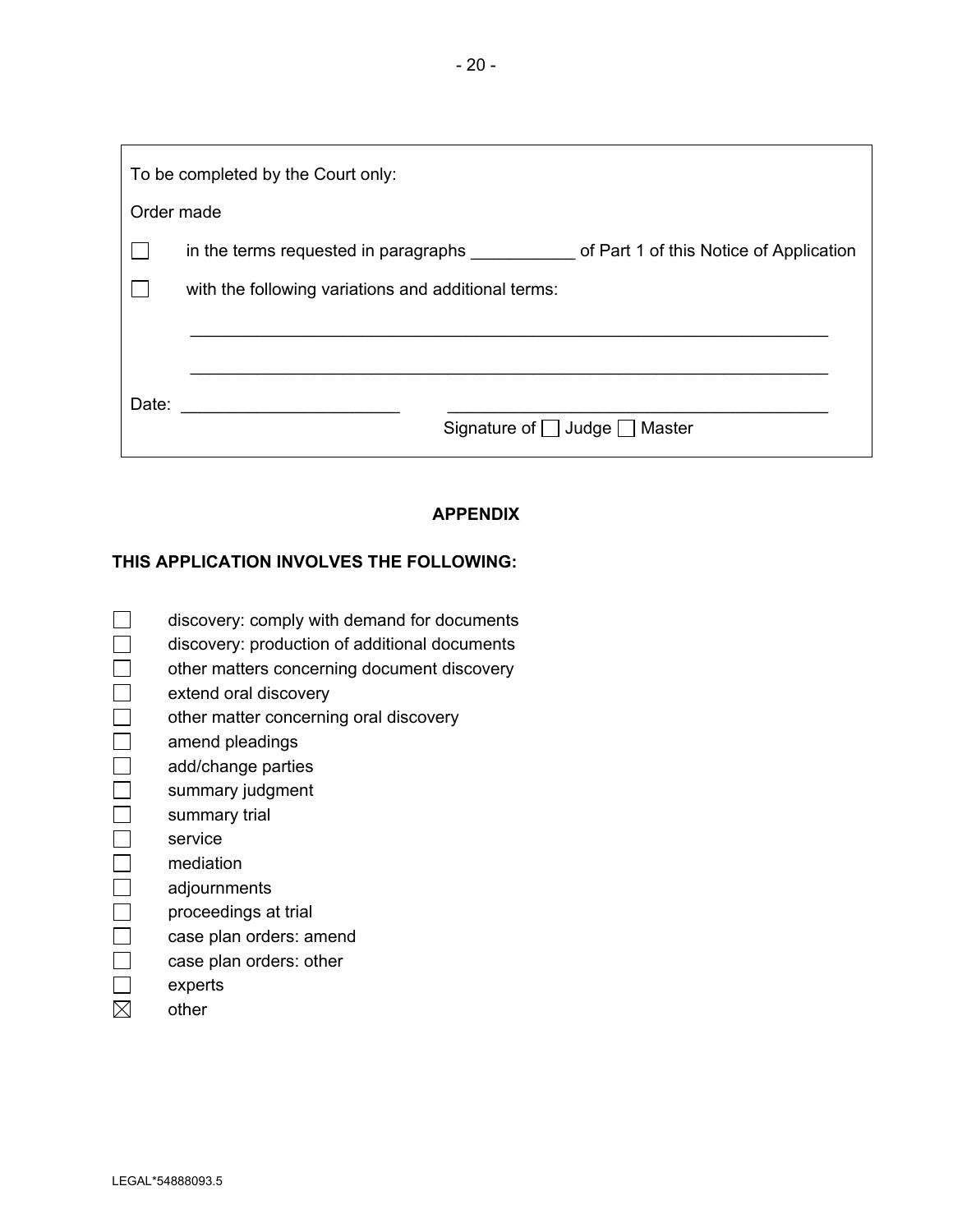# **SCHEDULE "A"**

**NO. S-2110503 VANCOUVER REGISTRY** 

## **IN THE SUPREME COURT OF BRITISH COLUMBIA**

## **IN THE MATTER OF THE** *COMPANIES' CREDITORS ARRANGEMENT ACT***, R.S.C. 1985, c. C-36, AS AMENDED**

**AND** 

## **IN THE MATTER OF OTSO GOLD CORP., OTSO GOLD OY, OTSO GOLD AB, and 2273265 ALBERTA LTD.**

#### **PETITIONERS**

|                                                                                                                                                    | PUUUIINUI IVI                                                                   |                                                                                                                            |                                                                                                |  |  |
|----------------------------------------------------------------------------------------------------------------------------------------------------|---------------------------------------------------------------------------------|----------------------------------------------------------------------------------------------------------------------------|------------------------------------------------------------------------------------------------|--|--|
| <b>Farris LLP</b><br>25th Floor, 700 W Georgia Street<br>Vancouver, BC V7Y 1B3                                                                     |                                                                                 | <b>Deloitte Restructuring Inc.</b><br>939 Granville Street<br>Vancouver BC V6B 3V7                                         |                                                                                                |  |  |
| Tel: (604) 661-1712                                                                                                                                |                                                                                 | Tel: (604) 669-4466                                                                                                        |                                                                                                |  |  |
|                                                                                                                                                    | Attention: Rebecca Morse<br><b>Matthew Pierce</b><br><b>Tim Louman-Gardiner</b> |                                                                                                                            | Attention: Melinda McKie<br>Naomi McGregor                                                     |  |  |
| Email:                                                                                                                                             | rmorse@farris.com<br>mpierce@farris.com<br>tlouman-gardiner@farris.com          | Email:                                                                                                                     | MMcKie@deloitte.ca<br>NaoMcGregor@deloitte.ca                                                  |  |  |
| <b>Counsel for the Petitioners</b>                                                                                                                 |                                                                                 | <b>The Monitor</b>                                                                                                         |                                                                                                |  |  |
| <b>Borden Ladner Gervais LLP</b><br>1200 Waterfront Centre<br>200 Burrard Street<br>P.O. Box 48600<br>Vancouver, BC V7X 1T2<br>Tel: (604) 687-5744 |                                                                                 | <b>Cassels Brock &amp; Blackwell LLP</b><br>2200 - 885 West Georgia Street<br>Vancouver, BC V6C 3E8<br>Tel: (604) 691-6100 |                                                                                                |  |  |
|                                                                                                                                                    | Attention: Lisa Hiebert<br><b>Ryan Laity</b><br>Jennifer Pepper                 |                                                                                                                            | Attention: Mary Buttery, Q.C.<br><b>Jared Enns</b><br>Joe Bellissimo                           |  |  |
| Email:                                                                                                                                             | lhiebert@blg.com<br>rlaity@blg.com<br>jpepper@blg.com                           | Email:                                                                                                                     | mbuttery@cassels.com<br>jenns@cassels.com<br>jbellissimo@cassels.com<br>sdanielisz@cassels.com |  |  |
| <b>Counsel for the Monitor</b>                                                                                                                     |                                                                                 | <b>Counsel for Pandion Mine Finance</b>                                                                                    |                                                                                                |  |  |

**SERVICE LIST As of December 10, 2021**